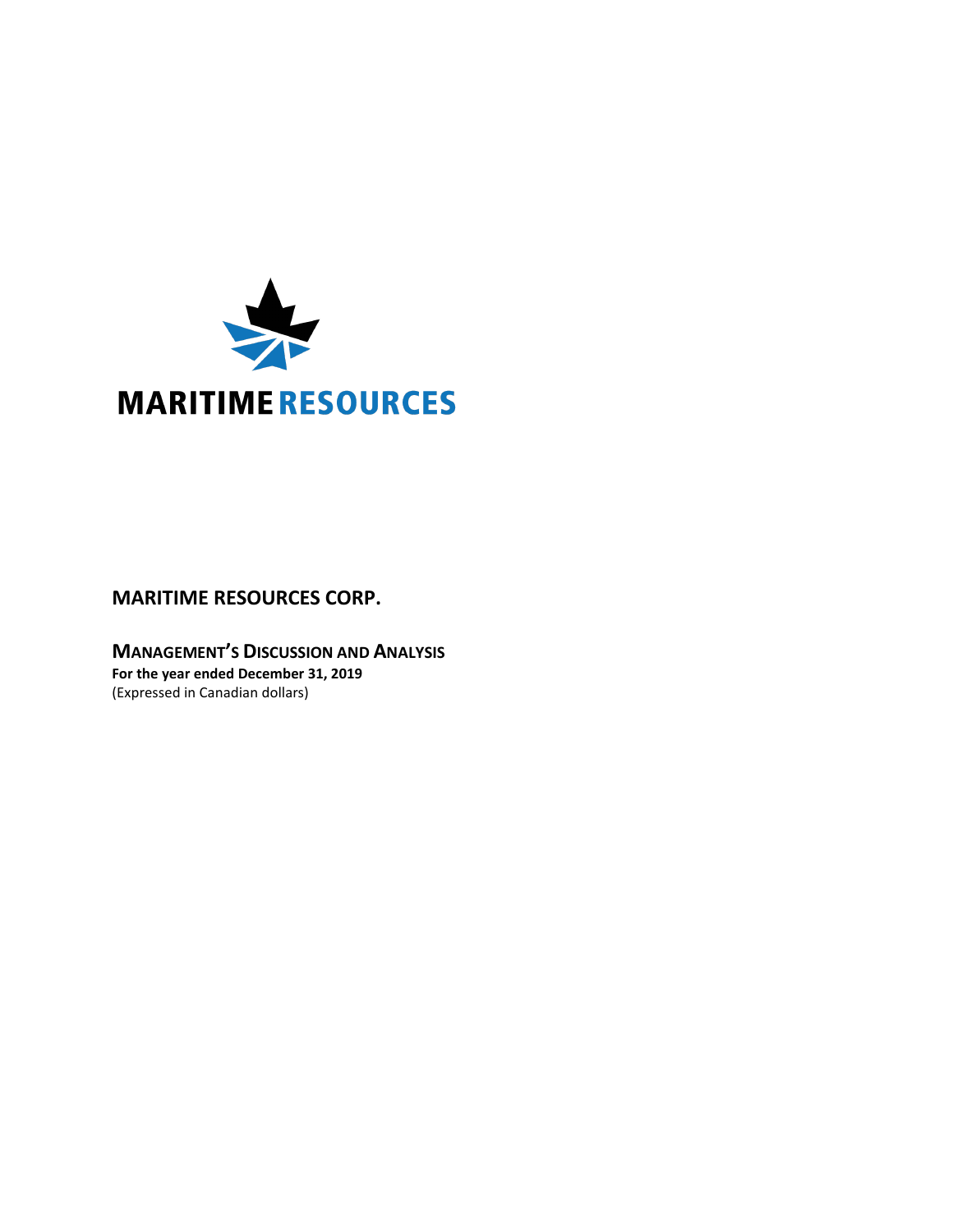

This Management's Discussion and Analysis ("MD&A") of Maritime Resources Corp. ("Maritime" or the "Company") is dated April 28, 2020 and provides an analysis of our audited financial results for the years ended December 31, 2019 and 2018. This MD&A should be read in conjunction with Maritime's audited financial statements and notes thereto for the years ended December 31, 2019 and 2018 (the "Financial Statements"), which are prepared in accordance with International Financial Reporting Standards ("IFRS") as issued by the International Accounting Standards Board ("IASB"), available on www.sedar.com. This MD&A contains forward-looking statements that are based on management's current expectations, are not historical in nature and involve risks and uncertainties. Forward-looking statements are not guarantees as to Maritime's future results as there are inherent difficulties in predicting future results. Accordingly, actual results could differ materially from those expressed or implied in forward-looking statements (please see "Cautionary Note Regarding Forward-Looking Information" below). The Company's common shares trade on the Toronto Venture Stock Exchange (the "TSX-V") under the stock trading symbol MAE. Additional information relevant to the Company's activities, including the Company's audited financial statements, can be found at www.sedar.com or the Company's website at www.maritimeresources.com.

Maritime is a Canadian-based junior gold and base metals exploration company focused on re-starting its past producing Hammerdown gold mine, located near the Baie Verte Mining District and Springdale in Newfoundland and Labrador as well as exploration on its other properties in the region. Maritime holds a 100% interest in 65% of the Green Bay Property licenses with the remaining 35% under option agreements to earn 100% ownership. The Green Bay Property hosts the former Hammerdown gold mine including resource estimates on two gold deposits, the Hammerdown and the Orion deposits, separated by a 1.5 kilometre distance.

# **2019 AND RECENT HIGHLIGHTS**

- Announced and filed a technical report for a Preliminary Economic Assessment for the Hammerdown gold project, including the Orion deposit, with after-tax NPV 5% of \$111.3m, IRR 50.5% and a 1.5 Year payback.
- Signed a non-binding letter of intent ("LOI") with Rambler Metals and Mining Canada Limited and advanced a deposit of \$200,000. The non-binding LOI includes an exclusivity period of twelve months for Maritime to evaluate Rambler's Nugget Pond Gold Plant for the purpose of processing feed from the Hammerdown gold project and to complete a feasibility study with the option to negotiate a purchase agreement during that time.
- Discovered a new area of gold mineralization as a result of a regional exploration program at its Whisker Valley project and has expanded the field mapping and sampling program and had expedited the mobilizing of equipment to the property to initiate trenching and diamond drilling.
- Completed a regional 1,934 line-kilometre Airborne Magnetic Survey over the Green Bay, Whisker Valley and Gull Ridge properties.
- Completed the 2019 infill diamond drilling program at the Hammerdown mine site; 3,562 metres of infill drilling in 19 drill holes to aiming to convert additional resources into the higher confidence Measured and Indicated categories from Inferred.
- Completed a Volterra induced polarization ("IP") survey (100-metre line spacing) totalling approximately 19.6 kilometres over 14 lines ranging from 750 metres to 1,900 metres in length at the Hammerdown project.
- Completed a downhole IP survey at Hammerdown on two deep drill holes from 2011 (HD-11-01/02) at depths of 400 metres and 500 metres, respectively.
- Completed a non-brokered private placement for aggregate gross proceeds of \$6,092,500, to carry out Maritime's 2019 plan (see Private placements section below).

## **PRELIMINARY ECONOMIC ASSESSMENT – HAMMERDOWN, including ORION**

On February 29, 2020 the Company announced the results from a Preliminary Economic Assessment ("PEA") completed for the Hammerdown gold project ("Hammerdown", or the "Project"), including the satellite Orion deposit, located in the Baie Verte mining district of Newfoundland and Labrador near the towns of King's Point and Springdale. The PEA was prepared in accordance with Canadian Securities Administrators' National Instrument 43- 101 *Standards of Disclosure for Mineral Projects* ("NI 43-101"). The PEA provides an updated resource estimate and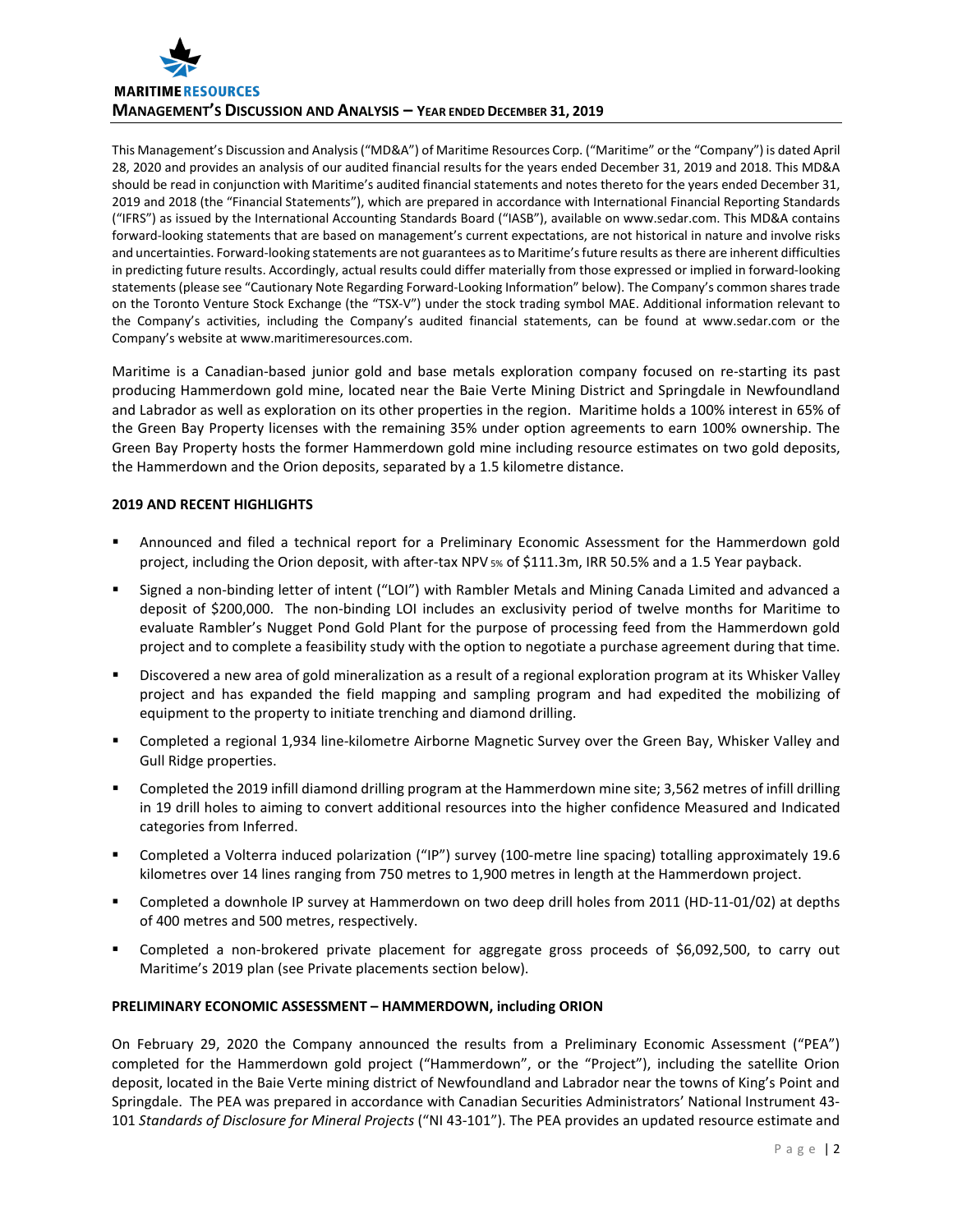

a base case assessment of developing the Project as a combined open pit and underground ramp-access mine (the "Combined Project") with an on-site gold pre-concentration plant and mineral processing through the Nugget Pond mill gold circuit. The PEA Technical Report entitled "Hammerdown Gold Project, Newfoundland and Labrador Preliminary Economic Assessment" (the "Technical Report") dated April 15, 2020 is available on SEDAR (www.sedar.com) and the Company's website (www.maritimegold.com).

## **Hammerdown PEA Highlights and life-of-mine plan ("LOM") include\*:**

- After-tax NPV<sub>5%</sub> of \$111.3M and 50.5% IRR (pre-tax NPV<sub>5%</sub> \$191.8M and 75.4% IRR) at base case gold price of US\$1,375/oz Au
- At US\$1,500/oz Au the Project returns after-tax NPV5% of \$154.1M and 65.1% IRR (pre-tax NPV5% \$261.7M and 95.6% IRR)
- **LOM total gold production of 521,500 oz, averaging 57,900 oz annually**
- Average annual gold production of 69,500 oz in the first 5 years
- LOM cash costs of US\$802.55/oz Au and LOM All-in sustaining costs ("AISC") of US\$938.80/oz Au
- Pre-production capital expenditures of \$57.2M
- After-tax payback period of 1.5 years with base case pricing

The PEA highlights are based on the following:

- 1. Exchange Rate (US\$/C\$) of \$0.753;
- 2. Cash costs are inclusive of mining costs, processing costs, on-site general and administrative ("G&A") costs, treatment and refining charges and royalties; and
- 3. AISC includes cash costs plus estimated corporate G&A, sustaining capital and closure costs.

*\*Cautionary Statement: The reader is advised that the PEA summarized in this MD&A is preliminary in nature and is intended to provide only an initial, high-level review of the Project potential and design options. Readers are encouraged to read the PEA in its entirety, including all qualifications and assumptions. The PEA is intended to be read as a whole, and sections should not be read or relied upon out of context. The PEA mine plan and economic model include numerous assumptions and the use of Inferred Resources. Inferred Resources are considered to be too speculative geologically to have the economic considerations applied to them that would enable them to be categorized as mineral reserves and to be used in an economic analysis except as allowed for by NI 43-101 in PEA studies. There is no guarantee that Inferred Resources can be converted to Indicated or Measured Resources, and as such, there is no guarantee the Combined Project economics described herein will be achieved. The PEA will replace the 2017 pre-feasibility study technical report.*

| After-tax NPV <sub>5%</sub> (\$M) | 111.3     |
|-----------------------------------|-----------|
| After-tax IRR (%)                 | 50.5      |
| After-tax payback (years)         | 1.5       |
| LOM tonnes processed (Mt)         | 2,138,000 |
| LOM Au grade Au (gpt)             | 7.82      |
| LOM Au mill recovery (%)          | 97.0      |
| LOM Au production (oz)            | 521,500   |
| Average annual Au production (oz) | 57,900    |
| Pre-Production Capital (\$M)      | 57.2      |
| LOM Sustaining Capital (\$M)      | 84.8      |
| LOM AISC (US\$/oz)                | 938.80    |
| Mine life (years)                 | 9.0       |

| Table 1. PEA Parameters and Outputs - Base Case US\$1375/oz Au, \$0.753 FX, 5% Discount |  |  |
|-----------------------------------------------------------------------------------------|--|--|
|-----------------------------------------------------------------------------------------|--|--|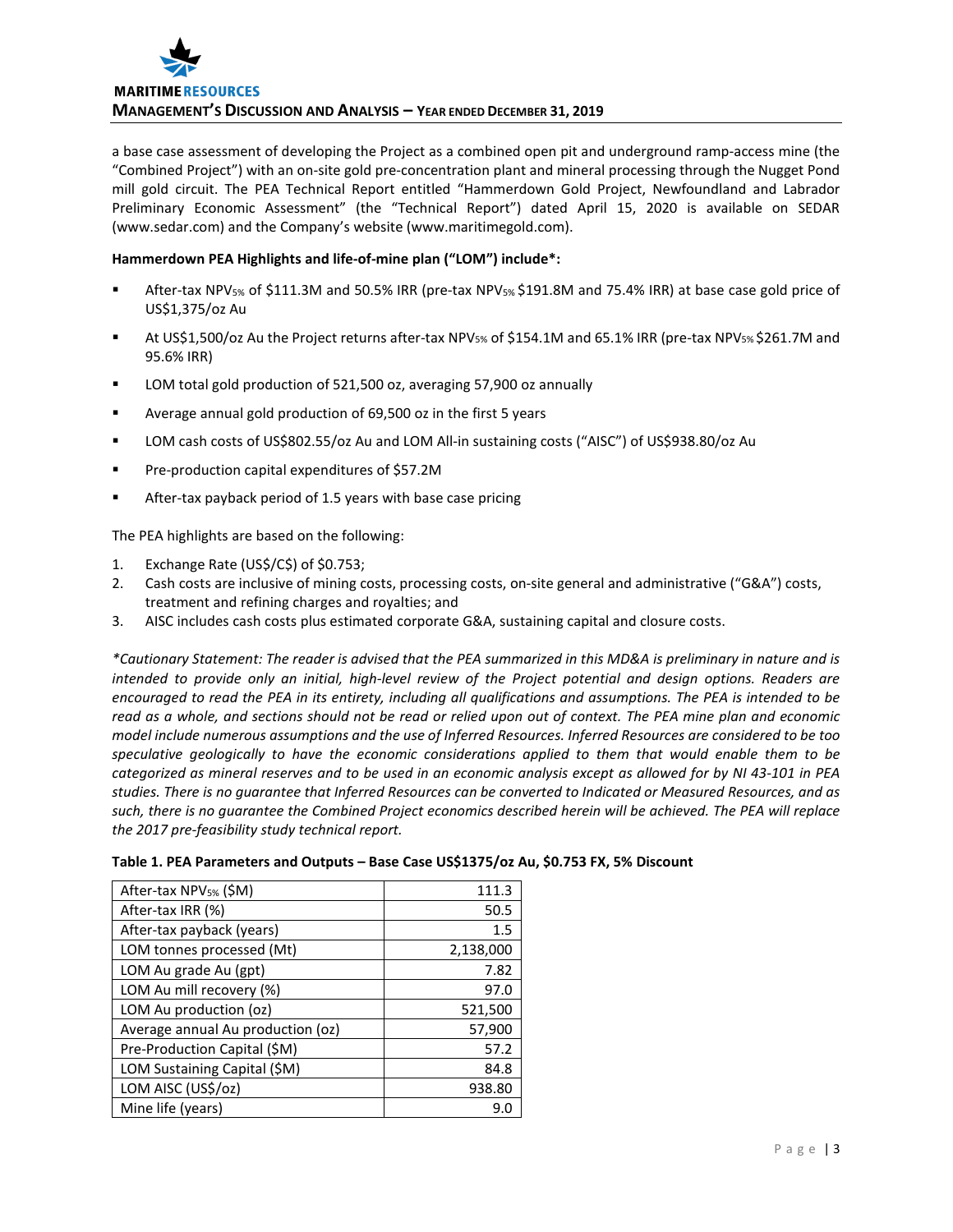## **Table 2. All-In Sustaining Costs**

| Area                              | LOM (\$M) |
|-----------------------------------|-----------|
| Open pit mining                   | 168.34    |
| Underground mining                | 214.16    |
| Crushing, pre-concentration       | 50.57     |
| Mineral processing incl. haulage  | 106.37    |
| Water management                  | 3.86      |
| General & administrative          | 10.35     |
| Surface handling                  | 2.14      |
| Total operating costs             | 555.79    |
| Refining & smelting               | 1.20      |
| Royalties                         | 8.33      |
| Sustaining capital, incl. closure | 84.83     |
| <b>Total costs</b>                | 650.15    |
| LOM Au ounces recovered           | 521,500   |
| All-in sustaining cost (US\$/oz)  | 938.80    |

#### **Sensitivities**

After-tax economic sensitivities to gold prices and discount rates are presented in Tables 3 and 4, illustrating the effects of varying gold price and discount rates as compared to the base-case. Additional project sensitivities are presented in the Technical Report.

#### **Table 3. Sensitivity to gold price**

| Gold Price (US\$/oz)              | \$1,225 | \$1,375 | \$1,500 | \$1,650 |
|-----------------------------------|---------|---------|---------|---------|
| After-Tax NPV <sub>5%</sub> (\$M) | 58.9    | 111.3   | 154.1   | 204.4   |
| After-Tax IRR (%)                 | 31.4    | 50.5    | 65.1    | 81.5    |
| After-Tax Payback (Years)         | 1.8     | 1.5     | 1.3     | 1ว      |

#### **Table 4. Sensitivity to discount rate at base case pricing assumptions**

| Discount Rate (%)   | 5.0%  | 7.0% | 10.0% | 12.0% |
|---------------------|-------|------|-------|-------|
| After-Tax NPV (\$M) | 111.3 | 99.5 | 84.3  | 75.5  |

#### **PEA Overview**

The PEA considers open pit and underground mining at both the Hammerdown and Orion deposits with preconcentration of the mineralized material through a sorting plant and haulage to an offsite mill for gold doré production. The mine will be contractor operated with the Company providing technical oversight plus management of the sorting and process plant at the Nugget Pond mill gold circuit operations. The sorting plant is designed to produce 700 tonnes per day ("tpd") of product feed that would be processed at the Nugget Pond mill gold circuit. A mine life of 9 years is expected for the Project. The PEA leverages Hammerdown's extensive existing infrastructure including all-weather access roads, 3,700 metres of underground development and grid power within 2 km of the Project site. The PEA is derived from the Company's updated resource estimate (February 29, 2020) outlined in the Technical Report. The effective date of the PEA is February 29, 2020.

The PEA was prepared through the collaboration of the following firms: WSP Canada Inc. (Sudbury, ON) ("WSP"), AGP Mining Consultants Inc. (Toronto, ON) ("AGP"), Halyard (Toronto, ON), Canenco Consulting Corp. (Vancouver, BC), SRK Consulting UK (Cardiff, UK), and GEMTEC Consulting Engineers and Scientists (St. John's, NL). These firms provided Mineral Resource estimates, mine design and cost estimates for mine operations, process facilities, major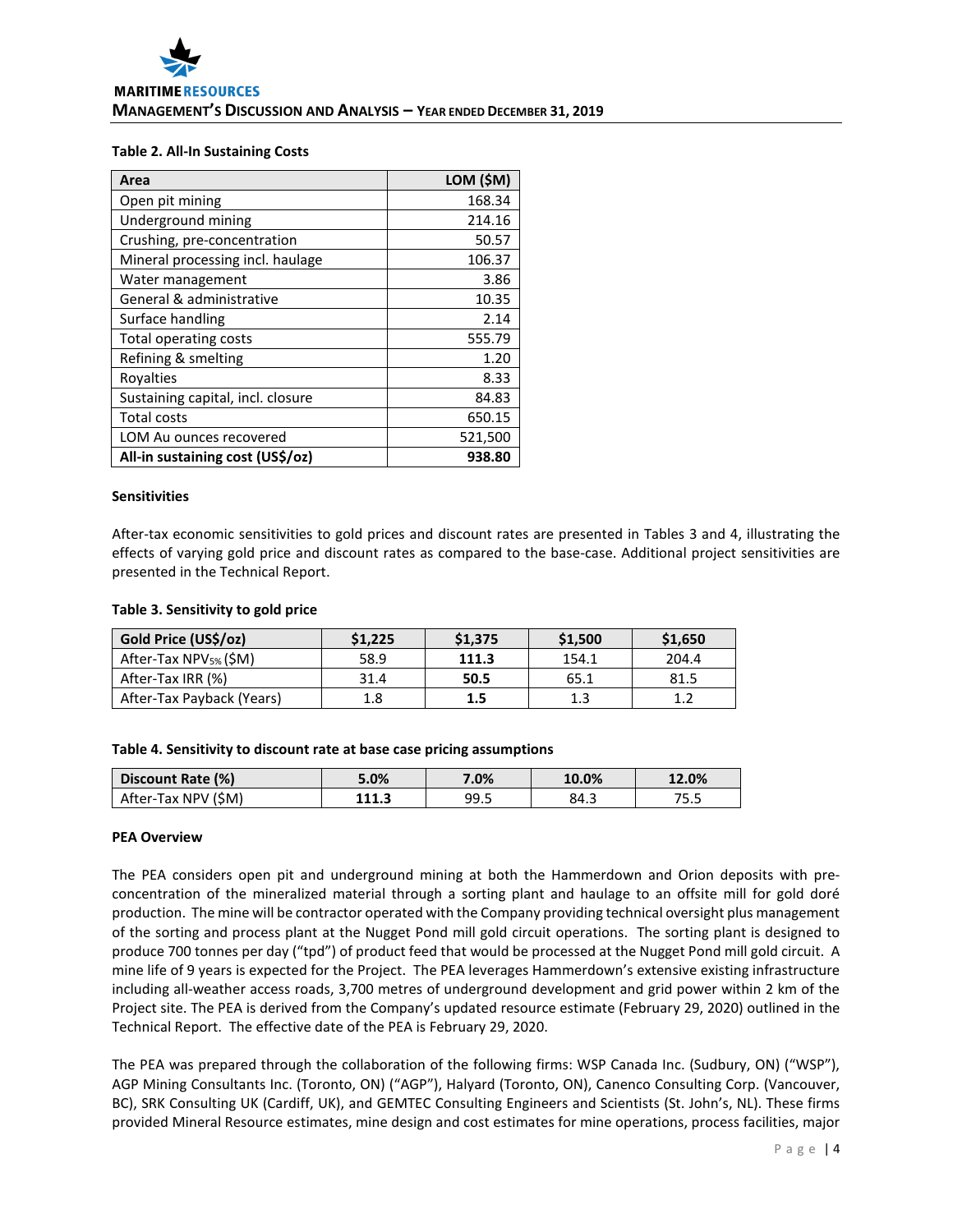

equipment selection, waste rock and tailings storage, reclamation, permitting, and operating and capital expenditures.

#### **Mineral Resource Estimate**

The Company's updated Mineral Resource Estimate ("MRE"; effective date of February 29, 2020) was completed by WSP and forms the basis for the PEA. A summary of the MRE is highlighted in Tables 5 and 6.

| <b>Resource Classification</b>        | Cut-off           | <b>Deposit</b>                | <b>Tonnes</b> | Gold (g/t) | Gold oz |
|---------------------------------------|-------------------|-------------------------------|---------------|------------|---------|
| Measured                              | 1.0 g/t           | Hammerdown                    | 284,600       | 11.75      | 107,500 |
| Indicated                             | $1.0$ g/t         | Hammerdown                    | 739,100       | 8.17       | 194,100 |
| <b>Measured &amp; Indicated</b>       | 1.0 g/t           | <b>Hammerdown</b>             | 1,023,700     | 9.16       | 301,600 |
| Inferred                              | $1.0$ g/t         | Hammerdown                    | 538,400       | 4.89       | 84,700  |
| Inferred Intervein                    | 1.0 g/t           | Hammerdown                    | 321,700       | 4.18       | 43,200  |
| <b>Indicated</b>                      | 1.0 g/t           | Orion                         | 698,400       | 2.96       | 66,400  |
| Inferred                              | 1.0 g/t           | Orion                         | 483,400       | 5.04       | 78,300  |
| <b>Total Measured</b>                 | 1.0 g/t           | Hammerdown & Orion            | 284,600       | 11.75      | 107,500 |
| <b>Total Indicated</b>                | $1.0$ g/t         | Hammerdown & Orion            | 1,437,500     | 5.64       | 260,500 |
| <b>Total Measured &amp; Indicated</b> | 1.0 g/t           | <b>Hammerdown &amp; Orion</b> | 1,722,100     | 6.65       | 368,000 |
| Total Inferred (incl. Intervein)      | $1.0 \text{ g/t}$ | Hammerdown & Orion            | 1,343,500     | 4.77       | 206,200 |

#### **Table 5. Hammerdown and Orion Pit Constrained Mineral Resource Summary**

#### **Table 6. Hammerdown and Orion Underground Mineral Resource Summary**

| <b>Resource Classification</b>        | Cut-off   | <b>Deposit</b>                | <b>Tonnes</b> | Gold $(g/t)$ | Gold oz |
|---------------------------------------|-----------|-------------------------------|---------------|--------------|---------|
| Measured                              | $2.0$ g/t | Hammerdown                    | 3,800         | 9.74         | 1,200   |
| Indicated                             | $2.0$ g/t | Hammerdown                    | 30,000        | 9.36         | 9,000   |
| <b>Measured &amp; Indicated</b>       | 2.0 g/t   | <b>Hammerdown</b>             | 33,800        | 9.41         | 10,200  |
| Inferred                              | 2.0 g/t   | Hammerdown                    | 316,200       | 4.46         | 45,300  |
| Inferred Intervein                    | $2.0$ g/t | Hammerdown                    | 131,300       | 3.89         | 16,400  |
| Indicated                             | 2.0 g/t   | Orion                         | 1,118,000     | 3.97         | 142,900 |
| Inferred                              | 2.0 g/t   | Orion                         | 1,437,900     | 4.29         | 198,300 |
| <b>Total Measured</b>                 | $2.0$ g/t | Hammerdown & Orion            | 3,800         | 9.74         | 1,200   |
| <b>Total Indicated</b>                | $2.0$ g/t | Hammerdown & Orion            | 1,148,000     | 4.11         | 151,900 |
| <b>Total Measured &amp; Indicated</b> | 2.0 g/t   | <b>Hammerdown &amp; Orion</b> | 1,151,800     | 4.13         | 153,000 |
| Total Inferred (incl. Intervein)      | $2.0$ g/t | Hammerdown & Orion            | 1,885,400     | 4.29         | 260,000 |

Key Assumptions, Parameters, and Methods related to the Mineral Resource Estimates:

- 1. Mineral Resources were prepared in accordance with NI 43-101 and the CIM Definition Standards (2014). Mineral Resources that are not mineral reserves do not have demonstrated economic viability.
- 2. This estimate of Mineral Resources may be materially affected by environmental, permitting, legal, title, taxation, sociopolitical, marketing, or other relevant issues.
- 3. Open pit Mineral Resources are reported at a cut-off grade of 1.0 g/t gold that is based on a gold price of US\$1,500/oz.
- 4. Underground Mineral Resources are reports at a cut-off grade of 2.0 g/t gold that is based on a gold price of US\$1,500/oz.
- 5. Appropriate mining costs, processing costs, metal recoveries, and inter ramp pit slope angles were used to generate the pit shell.
- 6. Rounding may result in apparent summation differences between tonnes, grade, and contained metal content.
- 7. Tonnage and grade measurements are in metric units. Contained gold ounces are in troy ounces.
- 8. Composites completed at 0.5 m down the hole.
- 9. Contributing assay composites were capped at 125.00 g/t Au at Hammerdown and 23.88 g/t Au at Orion.
- 10. A specific gravity value of 2.84 was applied to all blocks.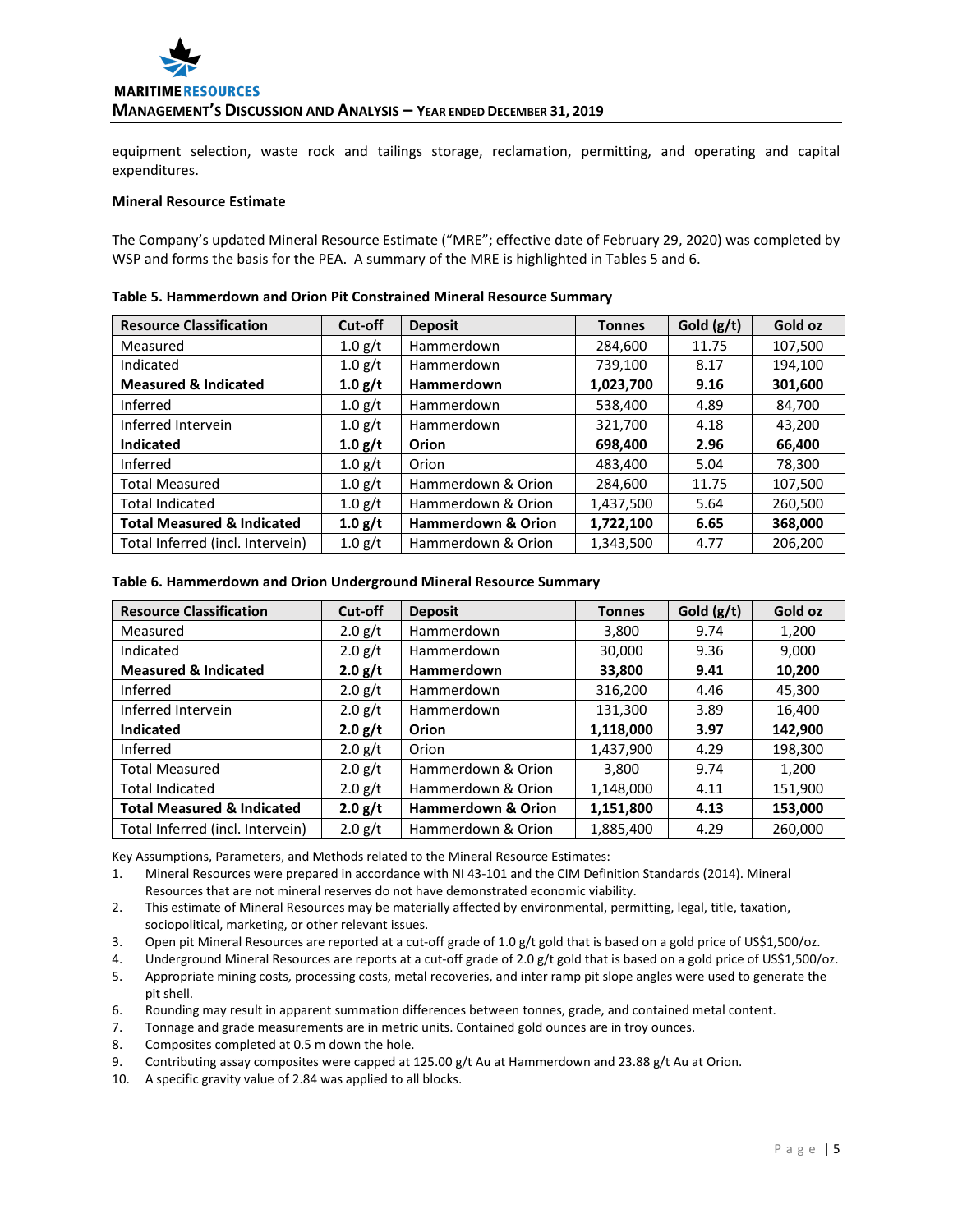

- 11. Modeling for Hammerdown was performed use in GEOVIA Surpac 2019 software with grades estimated using ordinary kriging (OK) interpolation methodology. Orion modeling was performed using Datamine software with grades estimated using ordinary kriging (OK) interpolation methodology.
- 12. Blocks are 2.5m x1.0m x 2.5m with no sub-blocks.

The Mineral Resource estimate is based on the combination of geological modeling, geostatistics and conventional block modeling using the Ordinary Krig method of grade interpolation. The geological model including mineralized intercepts was generated by Maritime personnel and then audited by WSP. The QA/QC protocols and corresponding sample preparation and shipment procedures have been reviewed by WSP.

The Hammerdown Mineral Resource estimate was based on 56,533 metres in 468 surface drill holes, 12,551 metres in underground drill holes and 110 surface trenches totaling 298 metres. The Orion Mineral Resource estimates are based on 15,357 metres in 56 surface drill holes.

At a long-term metal price of US\$1,500 per ounce, reasonable prospects are considered to exist for eventual economic extraction of Mineral Resources defined at a 1.0 g/t Au cut-off value within limits of the conceptual final pit shell prepared by AGP. Additional resources are considered to exist for eventual economic extraction of the Mineral Resource as defined at a 2.00 g/t Au cut-off below the conceptual pit shell. Additional information about the Mineral Resource modeling methodology is available in the Technical Report.

# **Mining Overview**

A combination of conventional, contractor operated open pit and underground mining at both the Hammerdown and the Orion deposits was selected as the basis for this PEA. Both open pits will utilize 5 metre high benches and a mobile fleet of 7.0 m<sup>3</sup> hydraulic excavators, 6.5 m<sup>3</sup> front end loaders and 55 tonne haul trucks, supported by 455 kW track dozers and graders to maintain pit floors, dumps and road surfaces. Pit slope angles applied to the pit designs included inter-ramp angles ranging from 48-55 degrees (65-70 degree bench face angles) and were based on the Company's geotechnical investigations during 2019. The mine designs and scheduling were engineered to provide a nominal 1,400 tpd of ROM feed to the sorting plant to produce 700 tpd of feed for the gold circuit. At Hammerdown a total of 1.88 Mt grading 4.23 gpt Au with 28.8 Mt of waste rock is expected to be moved over the LOM. A smaller satellite pit at the Orion deposit is expected to produce 0.58 Mt grading 2.38 gpt Au with 4.87 Mt of waste rock moved. Open pit dilution has been factored at 50%. Waste rock from both open pits will be stored in a waste storage facility located between the two pits, with a portion backfilled at the end of the mine life with reject material from the sorting plant.

Underground mining is envisioned at both the Hammerdown and Orion deposits. The mine design is based on utilizing narrow vein longhole open stoping to extract the mineralized veins, with stope widths varying between 1.5- 3.0 metres. Sublevels were set at 16 metre intervals. Mineralized material will be extracted and hauled to surface where it will be transported to the sorting plant by the surface mine fleet. At Hammerdown the mine plan anticipates making use of some of the existing underground development below the open pit to provide access to the mineralization. Backfilling of open stopes will be completed using rock fill supplied with crushed, uniform reject material from the sorting plant. Over the LOM the total ROM production from the Orion underground workings includes 1.74 Mt of mineralized material grading 3.86 gpt Au from and 0.21 Mt of mineralized material grading 7.58 gpt Au from Hammerdown, respectively. A summary of the mine outputs is highlighted in Tables 7 and 8.

| Open pit mineralized tonnes (Mt)     | 1.88    |
|--------------------------------------|---------|
| Open pit Au grade (gpt)              | 4.23    |
| Open pit Au ounces contained (oz)    | 256,100 |
| Strip ratio (waste: mineralized)     | 15.3    |
| Underground mineralized tonnes (Mt)  | 0.21    |
| Underground Au grade (gpt)           | 7.58    |
| Underground Au ounces contained (oz) | 51,500  |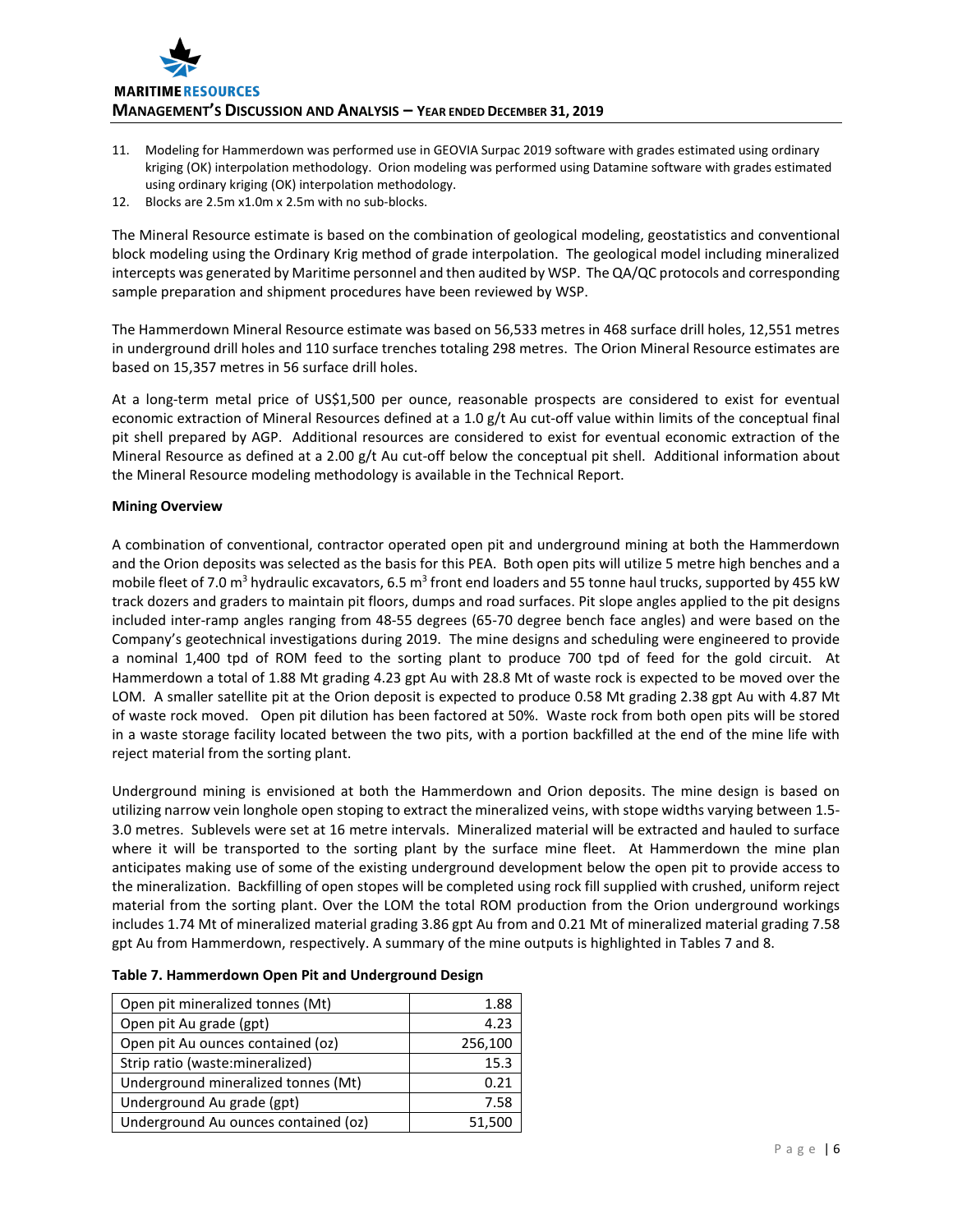#### **Table 8. Orion Open Pit and Underground Design**

| Open pit mineralized tonnes (Mt)     | 0.58    |
|--------------------------------------|---------|
| Open pit Au grade (gpt)              | 2.38    |
| Open pit Au ounces contained (oz)    | 44,200  |
| Strip ratio (waste: mineralized)     | 8.4     |
| Underground mineralized tonnes (Mt)  | 1.74    |
| Underground Au grade (gpt)           | 3.86    |
| Underground Au ounces contained (oz) | 216,600 |

## **Pre-Concentrating**

A pre-concentration or "sorting" plant is planned for the Hammerdown site. Test work at multiple vendors throughout 2019 showed the mineralization containing pyrite and other sulphides is well suited to sorting methods, particularly utilizing laser and x-ray transmission (XRT) sensors to separate sulphide bearing particles from nonsulphide particles and dilution. The sorting plant is designed to receive a feed from the on-site crushing and screening facility. The sorting plant feed particles will be sized between 1/2" to 2 1/2" (+12.7-63.5mm) at a nominal rate of 1,400 tpd. Fines measuring 1/2" minus (-12.7mm) are directed to the load out storage building. Rejection rates and gold recovery through the sorting plant are expected to average 50% and 93% respectively over the life of the mine. These factors vary depending on the feed grade and can range from 30-60% rejection and 92-95% gold recovery. Rejects from the sorting plant will be stored adjacent to the plant and be used for back fill material for the underground mines. At the end of the mine life, it is currently planned to place this waste material back into the Hammerdown open pit for closure. A summary of the pre-concentration parameters is highlighted in Table 9.

## **Table 9. Pre-Concentration (Sorting) and Process Parameters**

| Sorting plant average throughput | 1,400 tpd    |
|----------------------------------|--------------|
| Sorting plant feed size range    | 12.7-63.5 mm |
| Sorting plant mass pull range    | 30-50%       |
| Sorting plant gold recovery      | 93-95%       |
| Process plant average throughput | 700 tpd      |
| Process plant LOM Au recovery    | 7.0%         |

## **Mineral Processing Overview**

Pre-concentrated material together with fines will be trucked from the Hammerdown Project site to the Nugget Pond mill located on the Baie Verte peninsula. The Nugget Pond mill was built in 1995 by Richmont Mines and operated as a gold plant for over 10 years, processing ore from both the former Nugget Pond and Hammerdown gold mines. Historical gold recoveries on Hammerdown mineralization at Nugget Pond were over 97.0% during past operations and recent metallurgical test work on new samples from Hammerdown confirmed gold recoveries of 97.0% can be expected through the whole-ore leach circuit. The metallurgical work shows that a fine grind (80% passing 60 microns) is necessary to achieve the high recovery rate, and the proposed additions to the existing Nugget Pond flowsheet including a new tertiary crushing circuit, fine ore storage and a new 10'x17' 700kW ball mill will address this requirement. Refurbishment of the existing carbon-in-pulp (CIP) circuit is also proposed. A gold doré would be produced by the existing refinery. Tailings would be detoxified at the mill and then pumped to the existing Tailings Storage Facility (TSF), for disposal.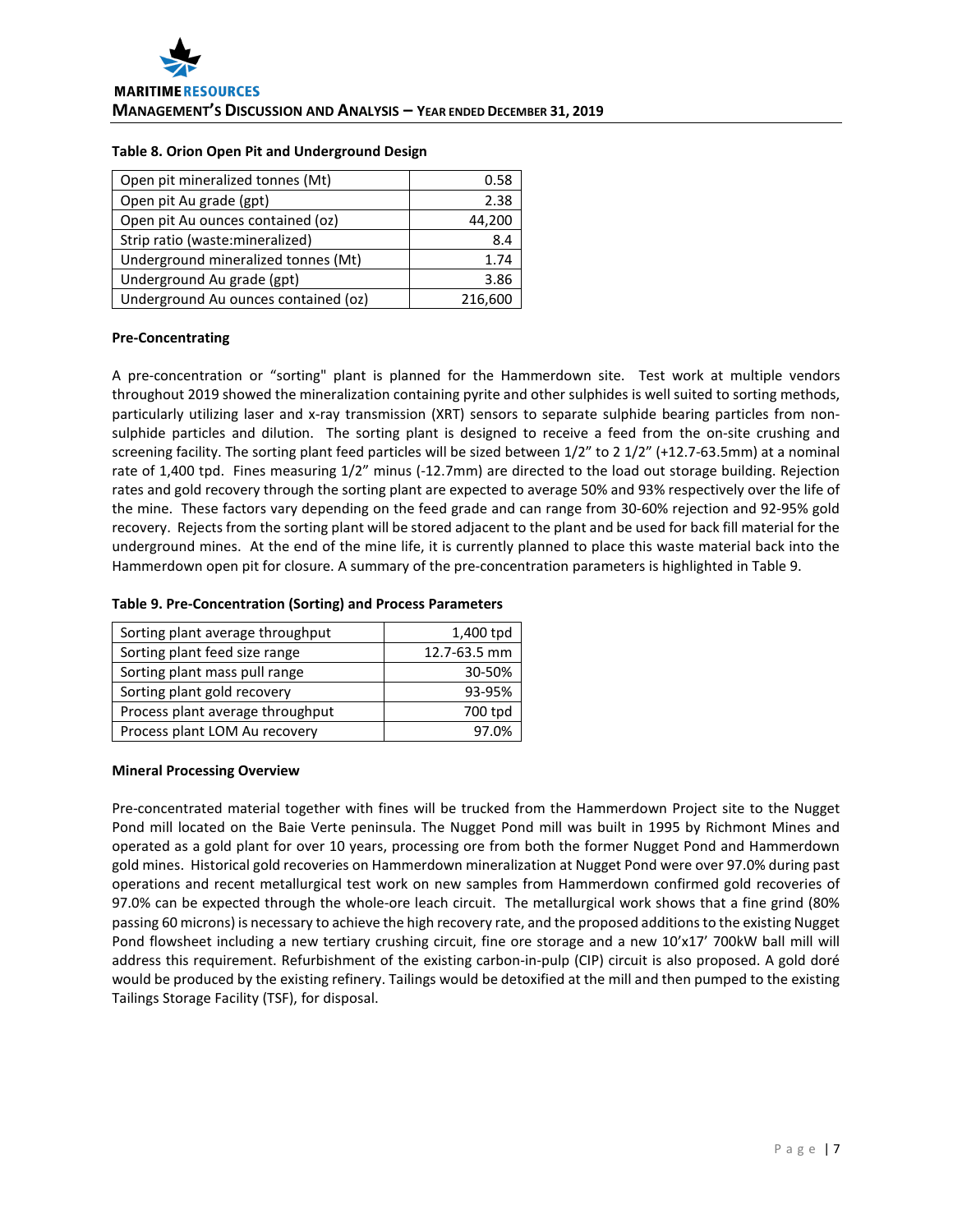## **Operating and Capital Costs**

A summary of the Combined Project's operating and capital costs is highlighted in Tables 10 and 11 below.

## **Table 10. Operating Costs**

| Area                             | $$/t$ milled | US\$/oz |
|----------------------------------|--------------|---------|
| Open Pit Mining                  | 78.73        | 243.08  |
| <b>Underground Mining</b>        | 100.17       | 309.25  |
| Crushing, pre-concentration      | 23.65        | 73.02   |
| Mineral processing incl. haulage | 49.75        | 153.59  |
| Water management                 | 1.81         | 5.58    |
| General & administrative         | 4.84         | 14.94   |
| Surface handling                 | 1.00         | 3.09    |
| <b>Total</b>                     | 259.95       | 802.55  |

# **Table 11. Capital Costs (\$M)**

| Area                             | Initial (\$M) | Sustaining (\$M) |
|----------------------------------|---------------|------------------|
| Mining                           | 14.8          | 76.1             |
| Pre-Concentration                | 11.9          |                  |
| <b>Mineral Processing</b>        | 9.4           |                  |
| Infrastructure, water management | 3.0           | 0.5              |
| NSR buyback, overheads           | 1.3           |                  |
| <b>Subtotal Direct Costs</b>     | 40.4          |                  |
| EPCM, Indirect & Owner's Costs   | 8.1           |                  |
| <b>Closure Costs</b>             | 2.1           | 0.4              |
| Contingency                      | 6.6           | 7.8              |
| Total                            | 57.2          | 84.8             |

# **Environmental and Permitting Considerations**

Hammerdown is a closed and rehabilitated mine site with no outstanding legacy issues. The site will be appropriately managed and permitted as a new project in the Province. To accommodate the mine design contemplated by the PEA, updated environmental baseline studies and project permits will be required, many of which the Company has completed. The project benefits from several important features, the process tailings will be stored within an existing, off-site storage facility at the Nugget Pond site and preliminary geochemical testing on waste rock samples has shown it to be non-acid generating with no potential solute leaching that would cause concern for operations or on closure. Further tests are ongoing. The PEA site plan is designed to avoid wetlands and water courses and makes use of the existing network of roads in the area. During mine operations benign sorting rejects would be placed back into the underground mines as backfill or into the open pits for long term rehabilitation and closure**.** 

# **Project Opportunities and Value Enhancements**

The PEA demonstrates that Hammerdown has the potential to become an economically viable project. Additional opportunities to enhance project value and next steps include:

- Conversion of Inferred Resources to the measured and indicated categories through additional diamond drilling, sampling and grade control testing
- Optimizing the mine schedule and material movement
- Supplementary metallurgical optimizations including additional pre-concentration test work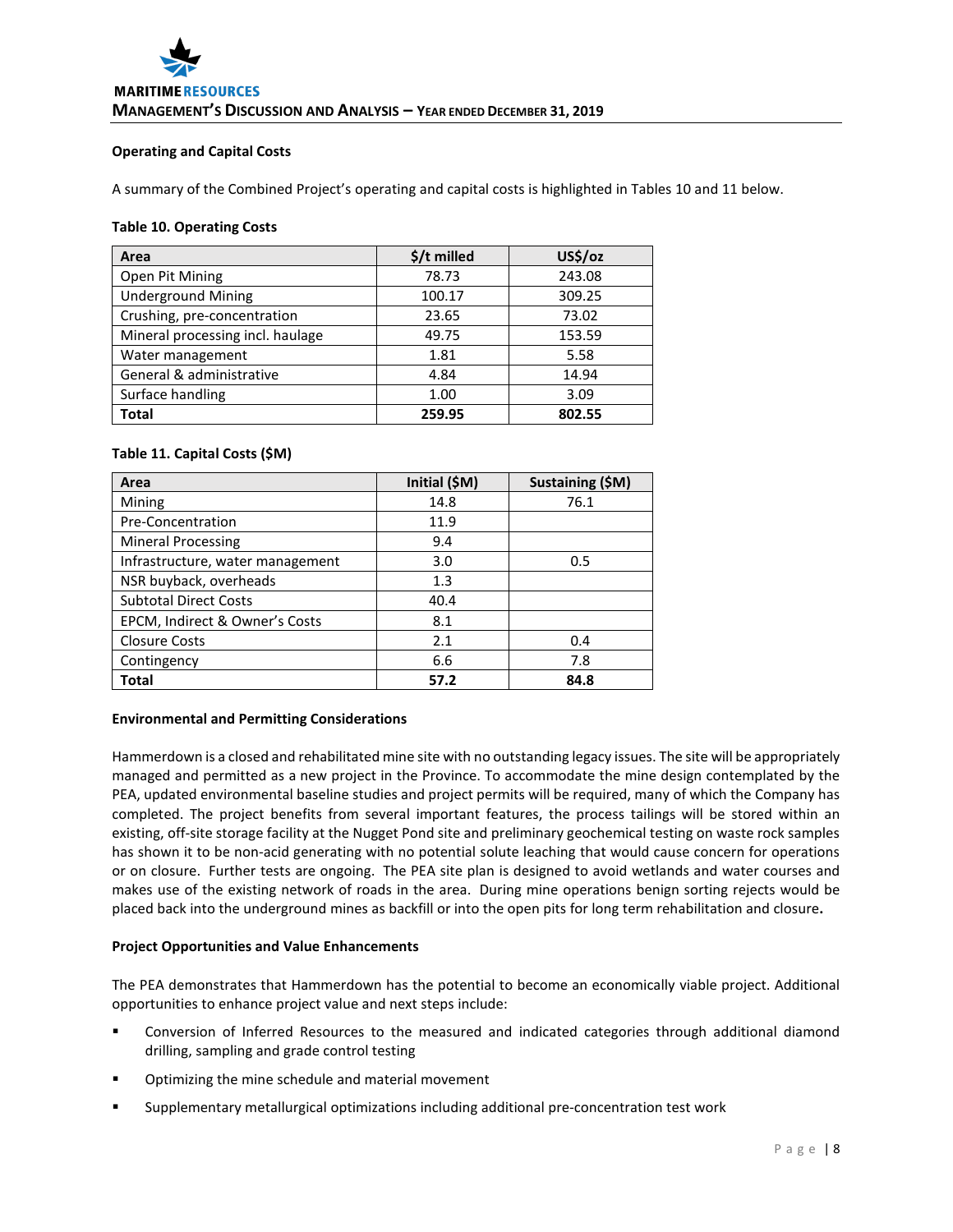

**MANAGEMENT'S DISCUSSION AND ANALYSIS – YEAR ENDED DECEMBER 31, 2019**

- Geotechnical investigations to complement the current pit slope designs and underground openings
- Environmental baseline studies to support project permitting
- **Further optimization of water management and infrastructure designs**
- Potential for long term, sustainable use of waste rock as a construction aggregate material

## **Technical Report & Qualified Persons**

The Technical Report has been filed on SEDAR under the Company's profile. Readers are encouraged to read the Technical Report in its entirety, including all qualifications, assumptions and exclusions that relate to the Mineral Resource. The Technical Report is intended to be read as a whole, and sections should not be read or relied upon out of context. In accordance with NI 43-101, Larry Pilgrim, P.Geo. Project Manager for Maritime Resources, is the Qualified Person for the Company and has prepared, validated and approved the technical and scientific content of this MD&A.

Todd McCracken, P.Geo., Manager of Mining for WSP was responsible for the Mineral Resource estimate and the overall preparation of the PEA. Gordon Zurowski, P.Eng, Principal Mining Engineer for AGP, wasresponsible for mine capital and operating cost estimation and supervision of the mine design. Andy Holloway, P.Eng., Principal Mineral Process Engineer for AGP, was responsible for the metallurgical test work program and operating cost estimation and supervision of the process plant design. Robert Bowell PhD C.Chem C.Geol, Corporate Consultant (Geochemistry and Geometalllurgy) for SRK Consulting (UK), was responsible for the geochemistry program. Carolyn Anstey-Moore, M.Sc., M.A.Sc., P.Geo., Senior Environmental Geoscientist for GEMTEC Consulting Engineers and Scientists Limited., was responsible for the environmental baseline programs. Stacy Freudigmann, P.Eng., Principal at Canenco Consulting Corp., was responsible for the pre-concentration test work program and pre-concentration plant design and operating and capital cost estimation. Each of these individuals are independent Qualified Persons as defined by NI 43-101 and have reviewed and approved the contents of this MD&A.

The Company adheres to CIM Best Practices Guidelines in conducting, documenting, and reporting the exploration and development activities on its projects.

# **2020 OUTLOOK**

## *Hammerdown Gold Project*

Several key activities are planned throughout 2020 to advance the project towards a production decision. A new PEA and technical report, including an updated resource estimate, were completed in early 2020. The study set the project concepts for more detailed analyses including open pit and underground mine designs, pre-concentration and mineral processing. A feasibility study is planned to commence by the third quarter of 2020 with anticipated completion during the second quarter of 2021.

Maritime continues to progress its environmental baseline studies and accelerate its engagement with the local community and regulatory agencies to support the planned feasibility study and project permitting during 2020. The final footprint of the proposed mine will be determined through various engineering studies and will endeavour to minimize environmental impact using industry best practices. A project registration will be submitted to the Government of Newfoundland and Labrador during 2020 to commence project permitting.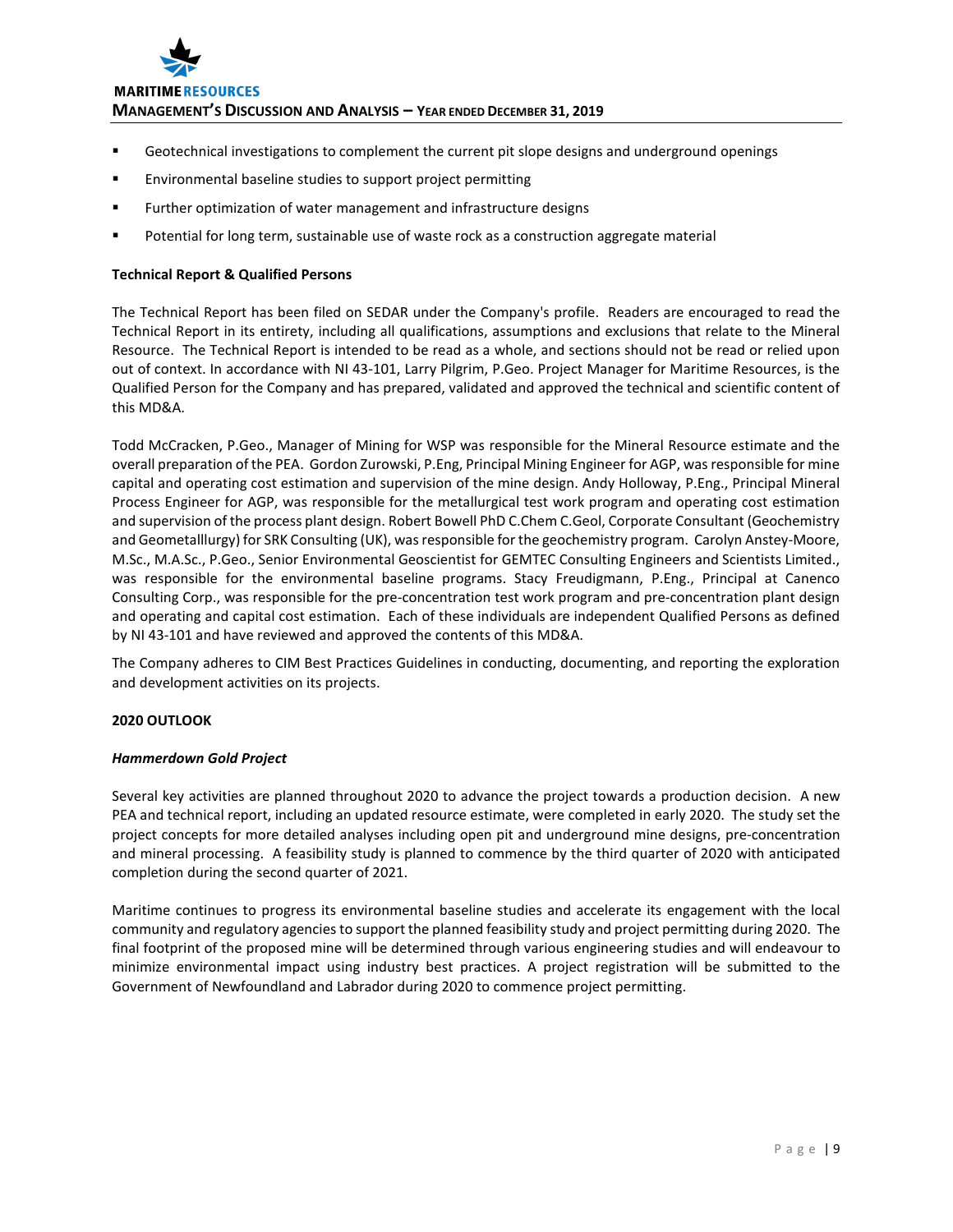## *2020 Exploration Plans*

#### **Hammerdown Gold Project**

During 2020 Maritime's exploration activities will be focused on targets in and around the Hammerdown Gold Project, including the Orion satellite deposit and Rumbullion. Based on the PEA study and updated resource estimate it is expected that additional infill drilling will be required within the conceptual mine plan to convert Inferred resources to higher confidence Measured and Indicated resources. A grade control reverse-circulation drill program is also planned within the conceptual mine plan to test short range continuity of the mineralization and reconcile against the resource model. The PEA study identifies areas on surface for future waste rock storage. A condemnation drill program will be required in these areas to ensure any potential mineralization would not be sterilized by a waste rock stockpile.

The primary exploration target for the Company is the Hammerdown Offset. The Hammerdown deposit is cut off by the Captain Nemo fault at a depth of approximately 250m below surface. During 2020 Maritime plans to conduct a diamond drill program to locate the depth extension of the main Hammerdown deposit. This will be supported by structural and geophysical studies.

#### **Regional Exploration**

Maritime's regional exploration activities in 2020 will include drill testing of several prospective targets at the Golden Anchor, Rendell Jackman and Whisker Valley projects. At Whisker Valley, several new high grade areas of mineralization were identified in 2019 through prospecting, soil sampling and trenching. An induced polarization (IP) survey is planned for the area covering the Gary vein system on the west side of the valley and the newly discovered mineralized boulder field on the east side of the valley.

#### **OVERVIEW**

The Company is a gold and base metals exploration company with a focus on Canadian mining opportunities with advanced exploration assets in Newfoundland and Labrador, Canada. Maritime holds a 100% interest in 65% of the Green Bay Property licenses with the remaining 35% under option agreements to earn 100% ownership. The Green Bay Property hosts the former producing Hammerdown gold mine, located near the Baie Verte Mining District and Springdale, Newfoundland and Labrador and is comprised of 34 individual mineral licenses over 98 square kilometers. Maritime also has a number of highly prospective gold exploration projects including the Whisker Valley and Gull Ridge properties, strategically located on the Baie Verte and Springdale Peninsulas; a prolific gold and base metals mining district.

The Hammerdown gold deposit was successfully mined by Richmont Mines between 2000 and 2004 when gold prices averaged US\$325/oz. During its operation, a total of 291,400 tonnes of ore were extracted, at an average grade of 15.83 gpt Au, recovering a total of 143,000 ounces of gold at an 8 gpt cut-off. All of the ore was processed at the Nugget Pond mill, now owned and operated by Rambler Metals and Mining Canada Limited, with an average gold recovery of 97.1%. Mining terminated in 2004 due to low gold prices with extensive gold mineralization remaining, although uneconomic at that time. The Orion gold deposit consists of two main vein systems, both of which are exposed on surface and open along strike, and down plunge to the northeast.

The Company has also entered into four option to purchase agreements for projects within 10 kilometres of its Hammerdown project (see Exploration section below).

The Whisker Valley properties are earlier stage exploration targets that have returned excellent results from the first phase trenching and geophysical programs carried out in late 2017 and the first two quarters of 2018. During the fourth quarter of 2018, the Company completed a first stage drill program of approximately 650 m to follow up on the success of the early stage programs.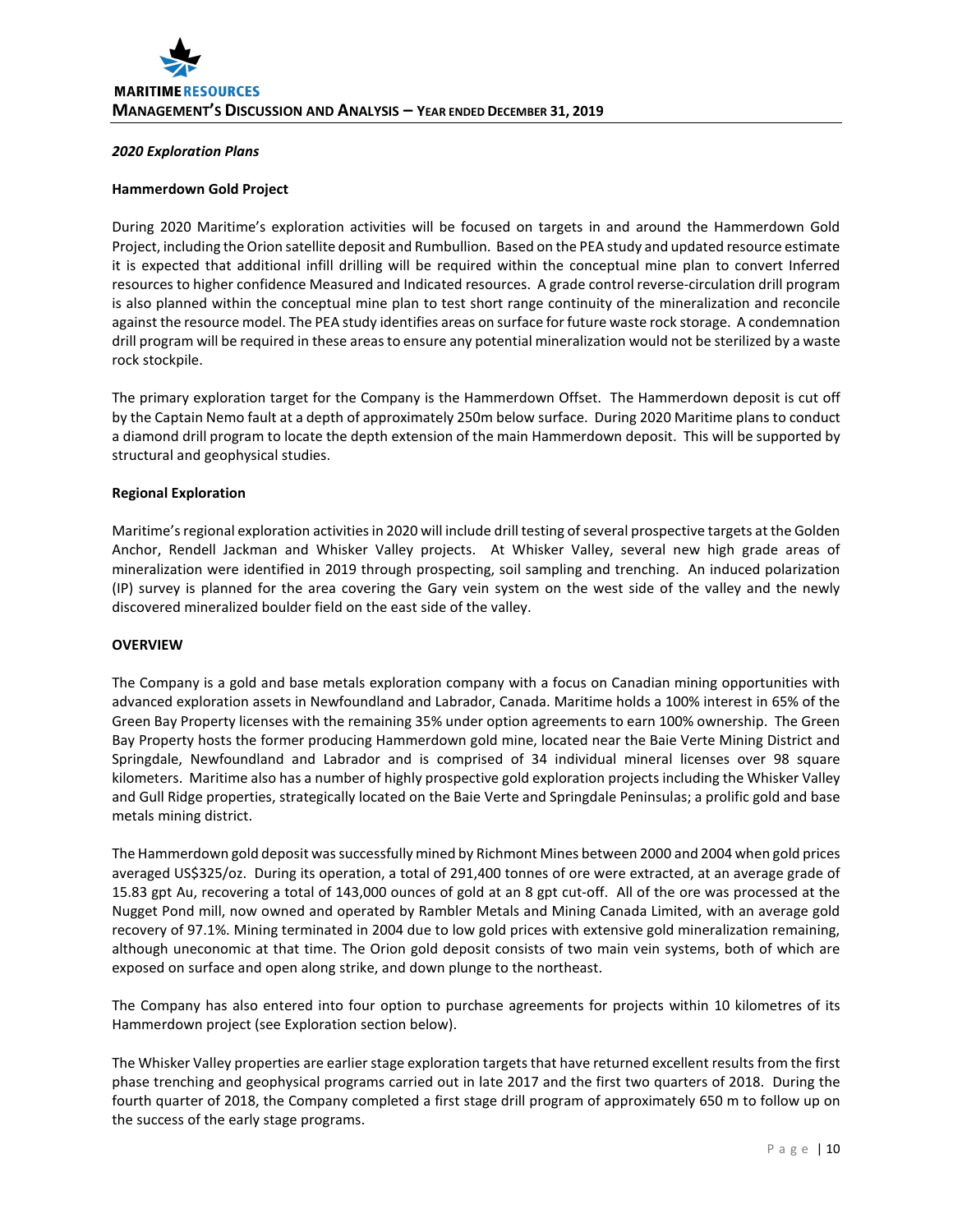

On March 12, 2020, the Company entered into a non-binding LOI with Rambler Metals and Mining Canada Limited, a wholly-owned subsidiary of Rambler Metals and Mining Limited ("Rambler"). The LOI includes an exclusivity period of twelve months to evaluate Rambler's Nugget Pond Gold Plant for the purpose of processing feed from the Hammerdown gold project and to complete a feasibility study with the option to negotiate a purchase agreement during that time. The Gold Plant is a small section of the total Nugget Pond concentrator plant and is not used to process ore by Rambler. Maritime will have a right of first refusal to match any competing offers for the plant during this time. In consideration Maritime advanced a deposit of \$200,000 to Rambler subsequent to December 31, 2019.

On August 1, 2019, Maritime announced the retirement of Bernard Kahlert, P.Geo. who served as Vice President of Exploration for the Company.

In February 2019, the Company announced the appointment Mr. Garett Macdonald as President and Chief Executive Officer, Ms. Germaine Coombs as Chief Financial Officer and Ms. Lorna MacGillivray as Corporate Secretary.

## **EXPLORATION**

Maritime's Green Bay, Whisker Valley and Gull Ridge properties straddle two major fault systems, the Baie Verte Fault Line and the Green Bay Fault. It is believed that these regional fault structures and closely related splay faults played a significant role in the formation of gold and base metal mineralization in the area. The properties were selected to target the gold potential along this significant regional structural belt, that has juxtaposed a wide variety of rock types originating from a variety of depositional environments. The Baie Verte Peninsula properties include an association with a regional deep crustal fault zone and important conduits for gold bearing fluids. Gold mineralization is epigenetic, structurally-controlled and often associated with splays or secondary structures off regional-scale fault zones; and gold mineralization occurs in a wide range of rock types, and styles.

Maritime's exploration to date on its Green Bay and Whisker Valley projects has recognized the importance of these large-scale regional structures as the conduits for the localization and transport of mineralizing fluids and the secondary splay structures as a depositional environment for these gold rich fluids. This mineralizing system has been productive and formed the Hammerdown Mine gold deposit where high-grade gold and significant widths have been demonstrated. Similarities have also been recognized between the mineralization at Hammerdown with the gold mineralization discovered on Maritime's adjacent Whisker Valley property.

The results achieved to date on the Whisker Valley and Gull Ridge properties have been encouraging. In 2019, Maritime carried out an extensive exploration plan, focused on advancing major gold targets identified to date and regional property wide exploration to identify new targets that may have been overlooked as a result of the patchwork nature of the historical work. The 2019 program entailed geological and structural mapping, sampling, ground geophysics, trenching and diamond drilling. In July 2019, the Company completed a regional 1,934 linekilometre and high-resolution airborne gradient magnetic and VLF survey over the Green Bay, Whisker Valley and Gull Ridge properties to enhance the regional geological model and identify prospective corridors and locations for the next phases of detailed ground exploration, including soil geochemical sampling and ground IP surveys.

## **Green Bay Project**

Maritime's Green Bay property in central Newfoundland and Labrador hosts the Company's gold and base metal deposits. The recently closed (2004) Hammerdown Mine includes the adjacent Rumbullion and Muddy Shag Gold deposits. The Orion Gold deposit is situated 1.5 kilometres to the Southwest and the Lochinvar base-precious metal VMS deposit is located one kilometre east of Hammerdown.

The main Hammerdown deposit is cut off by a major fault and geological interpretations currently favours that part of the deposit has been offset at depth. An exploration model is being developed to test for the extension of this deposit. The Rumbullion vein system extends for 800 metres to the northeast of the current deposit area and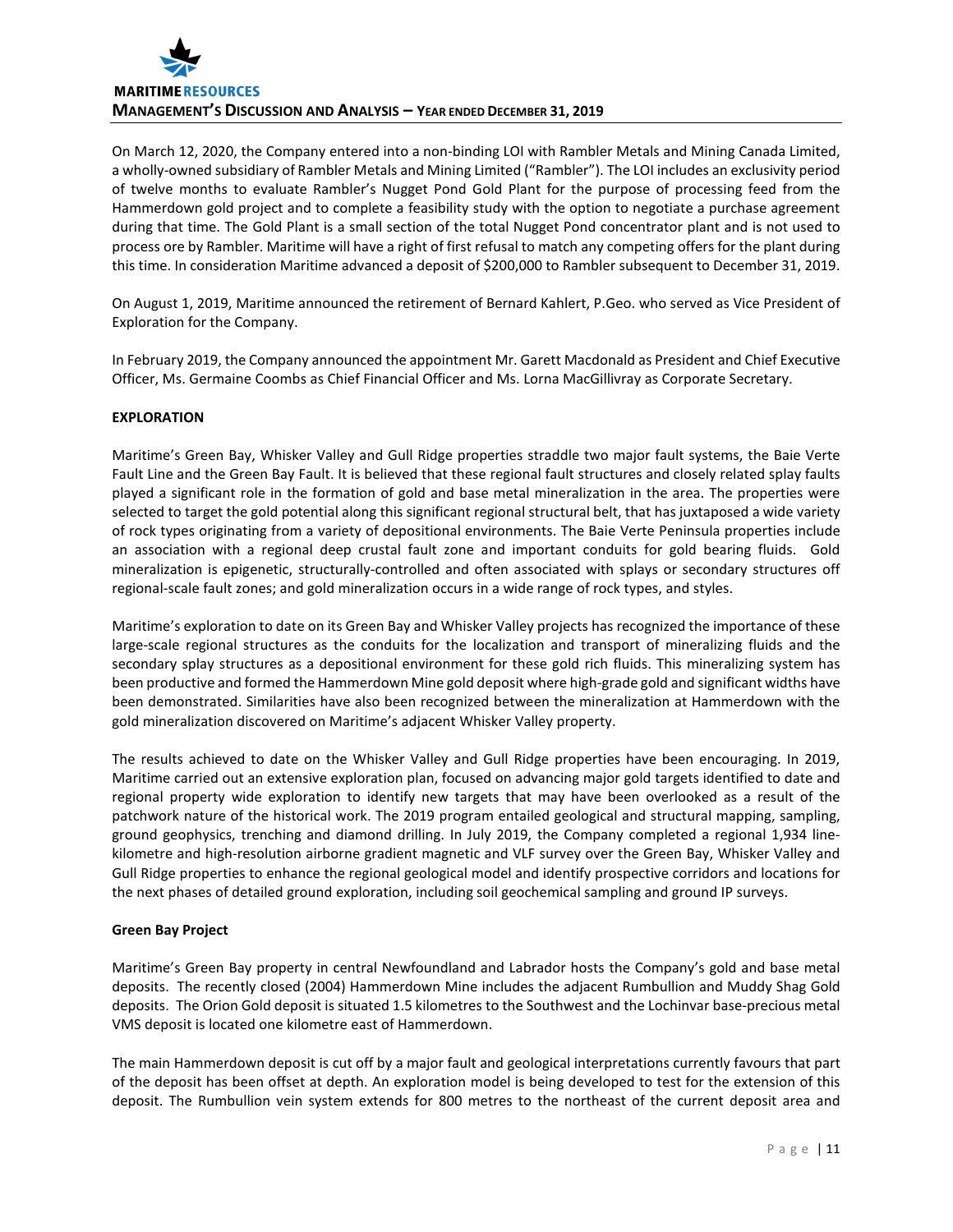represents a further opportunity to add new, shallow resources into the Hammerdown resource base. The optioning of the adjacent Inomin Resources property has added further potential extension to the Rumbullion trend.

# *Hammerdown 2019 Infill Program*

The 2019 infill program was completed with a total of 19 diamond drill holes for 3,562 metres within the Hammerdown and Rumbullion deposit areas. The purpose of the 2019, and 2018, infill programs was to fill in specific gaps in the data in order to convert additional resources into the higher confidence Measured and Indicated Mineral Resource categories from Inferred.

The 2019 drilling of the Inferred Mineral Resources at the Hammerdown gold deposit was successful in defining the continuity of a number of the gold veins in the hanging wall and footwall to the historical mining, as well as continuity of the vein system below the mined-out areas. It is important to note as well that the 2019 drilling also intersected an intensely altered and mineralized unit referred to as a sheared felsic volcanic (SFV). The SFV unit was also sampled in the 2018 drilling campaign and returned gold grades up to 3.54 g/t Au over 2.63 meters (See press release June 4th, 2018). These lower grade intersections are significant in that they are close to surface. Historically this unit was overlooked and was not included in the Mineral Resources and may add additional ounces to the current Hammerdown resource.

Program highlights included (for complete table of assay results and hole locations, see press release dated July 11, 2019):

- 13.7 grams per tonne ("gpt") gold ("Au") over 1.2 m, including 18.0 gpt Au over 0.91 m in drill hole MP-19-64
- 21.2 gpt Au over 1.2 m, including 28.0 gpt Au over 0.9 m in drill hole MP-19-64
- 4.6 gpt Au over 4.8 m, including 15.1 gpt Au over 1.2m in drill hole MP-19-64
- 5.0 gpt Au over 2.4 m, including 54.6 gpt Au over 0.2 m in drill hole MP-19-58
- 3.5 gpt Au over 1.3 m, including 10.3 gpt Au over 0.5 m in drill hole MP-19-57
- 9.9 gpt Au over 1.4 m, including 33.4 gpt Au over 0.4 m in drill hole MP-19-50
- <sup>1</sup> 10.0 gpt Au over 1.1 m, including 53.7 gpt Au over 0.2 m in drill hole MP-19-48
- 15.0 gpt Au over 1.3 m, including 24.3 gpt Au over 0.3 m in drill hole MP-19-66

*Reported core lengths represent 70-100% of true widths and are supported by well-defined mineralization geometries derived from historical drilling.*

## *Hammerdown 2018 Drilling Program on the J, K and L Veins*

The Company completed 1,733 m of drilling in 31 drill holes immediately south of the historical open pit mining area. The program was designed to follow up on the unmined J, K L and M3 gold rich quartz/sulphide vein system that was outlined from a surface trenching program late 2017 and to test the mineralization in the top 30 m below surface. The goal of the program was to outline a new mineral resource that could potentially be evaluated as a start-up open pit mining operation. During start-up of the original Hammerdown Mine in 2000, Richmont produced approximately 8,500 ounces from the small open pit over a period of just four months before commencing underground operations.

Drill core assays from the Phase 1 diamond drill hole program reported over 100 significant gold assay intercepts in the area immediately southwest and south of the historical open pit mining. A number of the previously designated gold vein zones were intersected in the 2018 program including the J, K, L and M3 vein system. The drilling also identified lower grade zones (1 to 5 gpt Au assays) newly designated as the SFV (sheared felsic volcanic) and QFP (quartz feldspar porphyry) which were not adequately sampled and assayed during the historical exploration and mining period. This newly identified lower grade mineralization is close enough to surface to be captured into a new open pit shell or smaller satellite shell.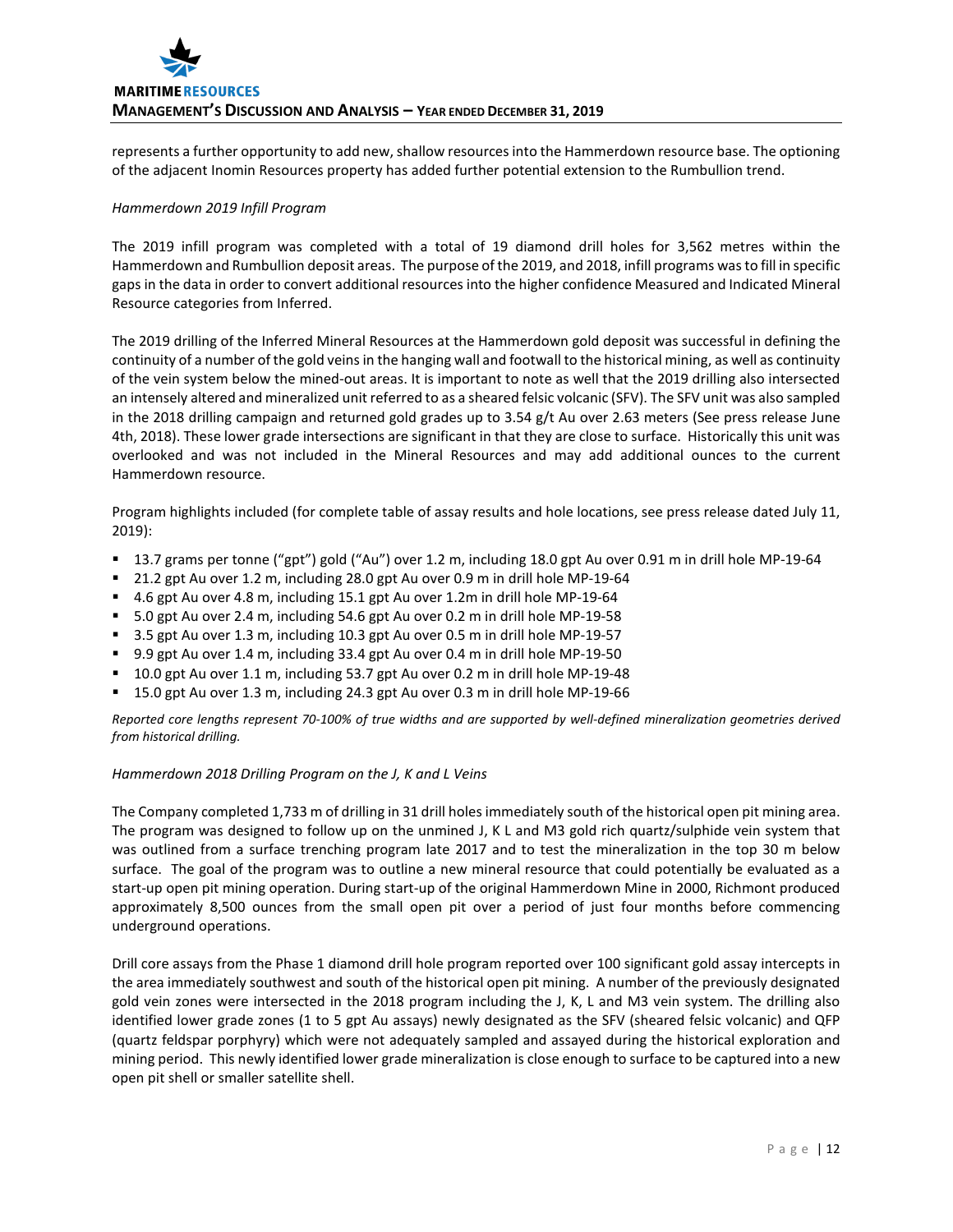The Phase 1 drill hole collars were surveyed and brought into the Company's 3D software to evaluate the continuity of zones.

| Vein/Zone           | <b>Drill Hole</b> | From  | To    | Width (m) | Au (gpt) |
|---------------------|-------------------|-------|-------|-----------|----------|
| K1 Zone             | MP-18-31          | 22.85 | 23.88 | 1.03      | 6.66     |
|                     | Includes          | 22.85 | 23.21 | 0.36      | 13.79    |
| K <sub>2</sub> Zone | MP-18-31          | 26.75 | 29.00 | 2.25      | 2.11     |
| K3 Zone             | MP-18-31          | 36.20 | 37.72 | 1.52      | 2.78     |
| K1 Zone             | MP-18-34          | 29.83 | 31.03 | 1.20      | 3.12     |
|                     | <b>Includes</b>   | 30.33 | 30.53 | 0.20      | 18.20    |
| K1 Zone             | MP-18-36          | 73.11 | 74.07 | 0.96      | 2.96     |
| <b>SFV</b>          | MP-18-37          | 16.07 | 17.84 | 1.77      | 1.77     |
| K1 Vein             | MP-18-39          | 68.50 | 69.70 | 1.20      | 10.95    |
|                     | <b>Includes</b>   | 69.00 | 69.20 | 0.20      | 54.32    |
| K <sub>2</sub> Vein | MP-18-42          | 12.20 | 13.64 | 1.44      | 27.20    |
|                     | <b>Includes</b>   | 12.70 | 13.14 | 0.44      | 88.60    |
| K3 Vein             | MP-18-42          | 14.53 | 16.29 | 1.76      | 3.87     |
|                     | <b>Includes</b>   | 14.53 | 15.03 | 0.50      | 9.84     |
| <b>SFV</b>          | MP-18-44          | 41.22 | 42.58 | 1.36      | 1.99     |
| <b>SFV</b>          | MP-18-46          | 21.00 | 22.00 | 1.00      | 2.21     |
| <b>QzPy Vein</b>    | MP-18-47          | 12.59 | 14.11 | 1.52      | 3.36     |
|                     | Includes          | 13.19 | 13.61 | 0.42      | 11.89    |

**Table 12. Significant Drill Hole Intersections -- Hammerdown 2018 Drilling Program on the J, K and L Veins**

During the third quarter of 2018, the Company finalized an Option to Purchase Agreement with Inomin Mines Inc. to earn a 100% interest in a property comprised of two separate claim blocks consisting of a total of 129 claim units covering over 3,225 hectares (the "King's Point Property"). The King's Point Property covers geological extensions to the Company's Hammerdown gold deposit that host a number of high-grade gold veins and base metal occurrences.

The northern claim block is located within two kilometres of the Hammerdown gold deposit. This property covers known extensions of the gold bearing deformation zone that host the Hammerdown and Orion deposits including several narrow gold vein intercepts within the Golden Anchor prospect. These veins are similar to the Hammerdown veins with historic samples assaying up to 3 gpt Au and have never been followed up. Under the terms of the agreement Maritime will earn 100% interest in the Inomin property over a 3-year period by spending \$600,000 making cash payments totalling \$300,000 and issuing 2,000,000 shares of Maritime in accordance with the following schedule:

|                    |               |                      | <b>Minimum required</b> |
|--------------------|---------------|----------------------|-------------------------|
|                    | Cash          | <b>Common shares</b> | exploration expenditure |
|                    |               | #                    |                         |
| Upon approval      | 25,000 (paid) | 500,000 (issued)     |                         |
| September 17, 2019 | 50,000(paid)  | 500,000 (issued)     | 75,000 (incurred)       |
| September 17, 2020 | 100,000       | 500,000              | 150,000                 |
| September 17, 2021 | 125,000       | 500,000              | 375,000                 |
|                    | 300,000       | 2,000,000            | 600,000                 |

Throughout 2019, the Company continued its surface work on the King's Point Property, mainly prospecting, geochemical sampling and mapping on both the historical target as well as new areas.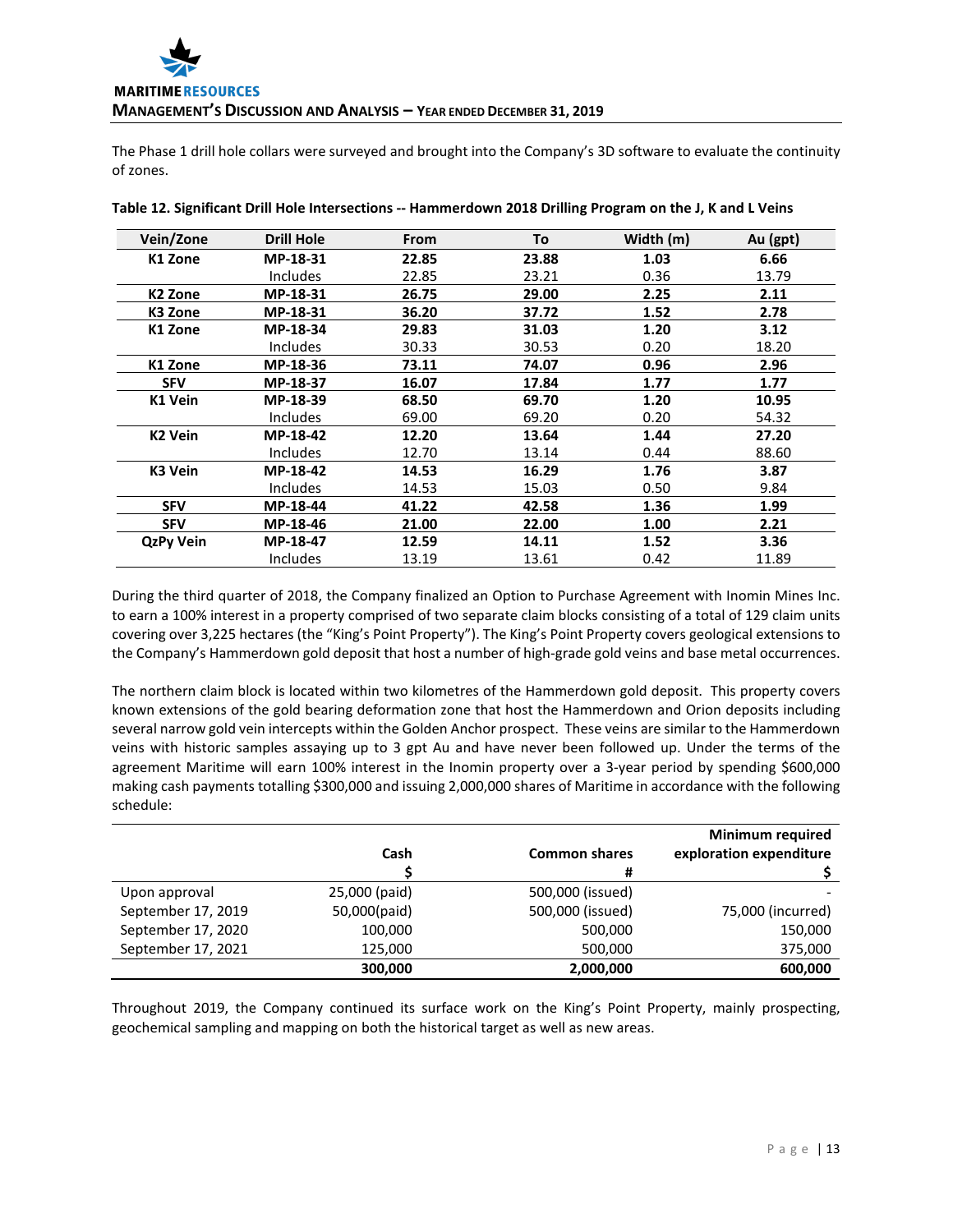Subsequent to December 31, 2019, the Company entered into an option agreement to earn a 100% interest in the Sprucy Pond property which is contiguous to the Hammerdown project, under the following terms:

|                             | Cash   | <b>Common shares</b> |
|-----------------------------|--------|----------------------|
|                             |        | #                    |
| Upon approval <sup>1)</sup> | 10,000 | 250,000              |
| March 10, 2021              | 20,000 | 250,000              |
| March 10, 2022              | 30,000 | 250,000              |
|                             | 60,000 | 750,000              |

 $1)$  Subsequent to the end of the period, on or before March 10, 2020, the Company made the first payment in cash and shares as per the Sprucy Pond Option agreement.

The 6.25 square kilometre Sprucy Pond property ("Sprucy Pond") consists of 25 claim units owned by United Gold and G2B Gold Inc. on a 50/50% basis. Historical work on the Sprucy Pond property has uncovered abundant angular gold bearing quartz-pyrite float, bearing a strong resemblance to the Hammerdown high grade gold-quartz sulfide veins. With the Sprucy Pond option, the Company increases its land position a further 2.5 kilometres east along the Hammerdown mineralized/structural trend.

The Sprucy Pond project is subject to a 1.0 % NSR of which 50% can be purchased for \$500,000.

## **Whisker Valley Project**

The Whisker Valley project is comprised of 33 licenses, 610 claims and 15,250 hectares and is located six kilometers northwest of the Company's high-grade Hammerdown gold project. In August 2019, the Company staked an additional 188 mineral claims, or 47 square kilometers, both along strike to the northeast and to the southwest. The Company now holds 216 square kilometers along a strike length of 31.5 kilometers of the favourable geology that is host to numerous gold prospects and showings.

On August 27, 2019, the Company announced it has discovered a new area of gold mineralization as a result of a regional prospecting program at its Whisker Valley project and has expanded the field mapping and sampling program and had expedited the mobilizing equipment to the property to initiate trenching and diamond drilling. The current field mapping and sampling programs have identified extensive gold and base metal targets across the Whisker Valley. Although in the early stages of exploration, the widespread extent of gold mineralization in soils, grab samples and at the Ben, Gary and Jackson veins plus the increased abundance of copper sulphides are strong indications of an extensive hydrothermal system and that we may be close to identifying the source of the veins. This current exploration focus is at the northern portion of a prominent magnetic low trend, approximately 10 kilometres in length, identified in the recently completed airborne survey. Magnetic low trends are associated with the areas of hydrothermal alteration observed in the detailed surface mapping, sampling programs and initial diamond drilling at Whisker. The Company has expanded its soil sampling campaign for 2019 to cover the prospective trends and will continue to systematically explore and identify new veins and prospective areas to focus our future exploration drilling campaigns.

The Company's prospecting team has identified a new mineralized boulder field located directly across the valley from the high-grade Ben, Jackson and Gary quartz veins. The newly discovered float samples resemble the mineralization from these veins, however based on glacial ice direction movement on the property and the angularity of the float samples, it is believed that they are derived from a proximal bedrock source area. Overburden (glacial till) is generally less than 2.0 metres thick in this area. A total of 405 angular float samples ranging in size from 0.1 to 0.5 metres have been collected and assayed in 2018 and 2019 across the Whisker Valley project with thirty nine (39) angular float samples from the newly discovered boulder field assaying greater than 1.0 gpt Au found in this area. These samples assayed up to 83.8 gpt Au, 154.0 gpt silver ("Ag") and 1.6% Cu and averaged 12.2 gpt Au, 20.3 gpt Ag and 0.4% Cu. Eleven (11) angular float samples in this set assayed greater than 10.0 gpt Au, averaging 33.8 gpt Au, 39.6 gpt Ag and 0.93% Cu.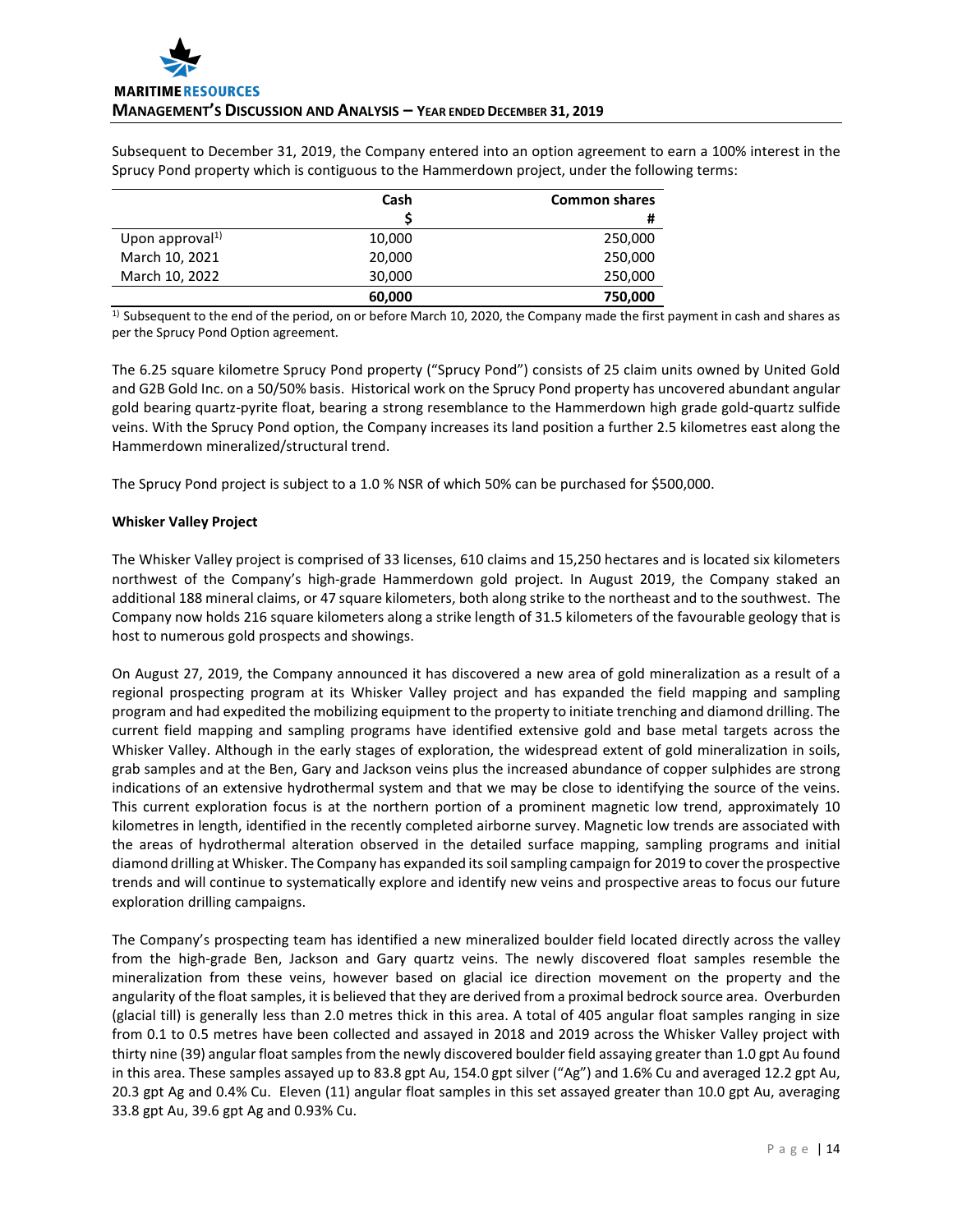

Results from an additional 50 float samples for this area are pending and the Company expects that the results, once received, will assist in tracing the mineralized float to their bedrock source. Trenching is planned in this area and if successful results are obtained, follow up diamond drilling will be conducted to test the depth extent of any surface mineralization identified.

Whisker Valley is characterized by a series of three sulphide bearing quartz veins containing high grade gold (Gary, Ben and Jackson). The high-grade nature of the veins has been encountered over the entire 200 metres of exposed trenches and is open in both directions. The similarities to Hammerdown are very evident, even at this early stage of exploration.

| Vein/Zone  | <b>Drill Hole</b> | From (m) | To $(m)$ | Width (m) | Au (gpt) |
|------------|-------------------|----------|----------|-----------|----------|
| Gary       | WH-18-01          | 83.50    | 84.49    | 0.99      | 1.69     |
|            | WH-18-01          | 93.45    | 96.64    | 3.19      | 3.16     |
|            | WH-18-01          | 98.30    | 98.50    | 0.20      | 2.65     |
| Jackson    | WH-18-02          | 82.80    | 83.60    | 0.80      | 4.08     |
|            | WH-18-02          | 85.41    | 85.70    | 0.29      | 15.18    |
| <b>Ben</b> | WH-18-03          | 32.07    | 32.19    | 0.12      | 3.05     |
|            | WH-18-03          | 33.89    | 34.09    | 0.20      | 1.52     |
|            | WH-18-03          | 45.10    | 46.07    | 0.97      | 16.04    |
|            | Including         | 45.67    | 46.07    | 0.40      | 36.61    |
| Gary       | WH-18-04          | 42.30    | 42.55    | 0.25      | 5.54     |
|            | WH-18-04          | 73.37    | 73.70    | 0.33      | 24.06    |

|  | Table 13. Significant Drill Hole Intersections -- Whisker Valley December 2018 Drill Program |  |  |
|--|----------------------------------------------------------------------------------------------|--|--|
|  |                                                                                              |  |  |

#### *Ben Vein*

The Ben Vein has been exposed over a strike length of 90 metres and remains open in both directions. Results from the most westerly portion of the Ben 1 Vein has returned a weighted average grade over 31 metres of 7.57 gpt Au over an average width of 1.31 metres. The Ben 2 Vein returned a weighted average grade over 31 metres grading 13.42 gpt Au over an average width of 1.09 metres. These are parallel veins that sit approximately two metres apart at the western end of the exposed system. The most recent assays of the easterly extension of the Ben 2 Vein has returned composited grades of 4.25 gpt Au over a strike length of 13.00 metres, 2.02 gpt Au over a strike length of 22.50 metres, 4.7 gpt Au over a strike length of 5 metres, as well as, 1.34 gpt Au over a strike length of 17.50 metres.

## *Jackson Vein*

The Jackson Vein has been mapped over a total strike length of 84 metres with composited results from the most easterly 34 metre section of the vein returning a weighted average grade of 13.66 gpt Au with an average vein width of 1.23 metres. Assays of the westerly extension of the Jackson 2 Vein have returned composited grades of 10.22 gpt Au over a strike length of 23.75 metres, as well as 3.59 gpt Au over a strike length of 26.25 metres as outlined in the table above. Significant to note as well are the occurrence of mineralized tension gash veins/ alteration in the immediate hanging wall and footwall to the Jackson Vein. Assays from several tension gash/ alteration returned 15.73 gpt Au over 0.30 metres, 3.78 gpt Au over 0.36 metres as well as 20.38 gpt Au over 0.15 metres.

# *Gary Vein*

The Gary Vein is located on the most easterly exposed portion of the vein system discovered during the trenching program last fall. The vein is represented by a robust gold base metal bearing quartz vein, containing localized occurrences of galena, pyrite and chalcopyrite and visible gold hosted in altered granitic rocks. The Gary Vein has now been mapped over a strike length of 28 metres and remains open in both directions. Results from the channel samples returned a weighted average grade of 16.61 gpt Au with an average vein width of 0.91 metres over a projected calculated sample strike length of 38 metres. The most easterly sample returned grades of 25.67 gpt Au with the most westerly sample retuning grades of 42.91 gpt Au. Drill hole WH-18-4 was drilled on the IP anomaly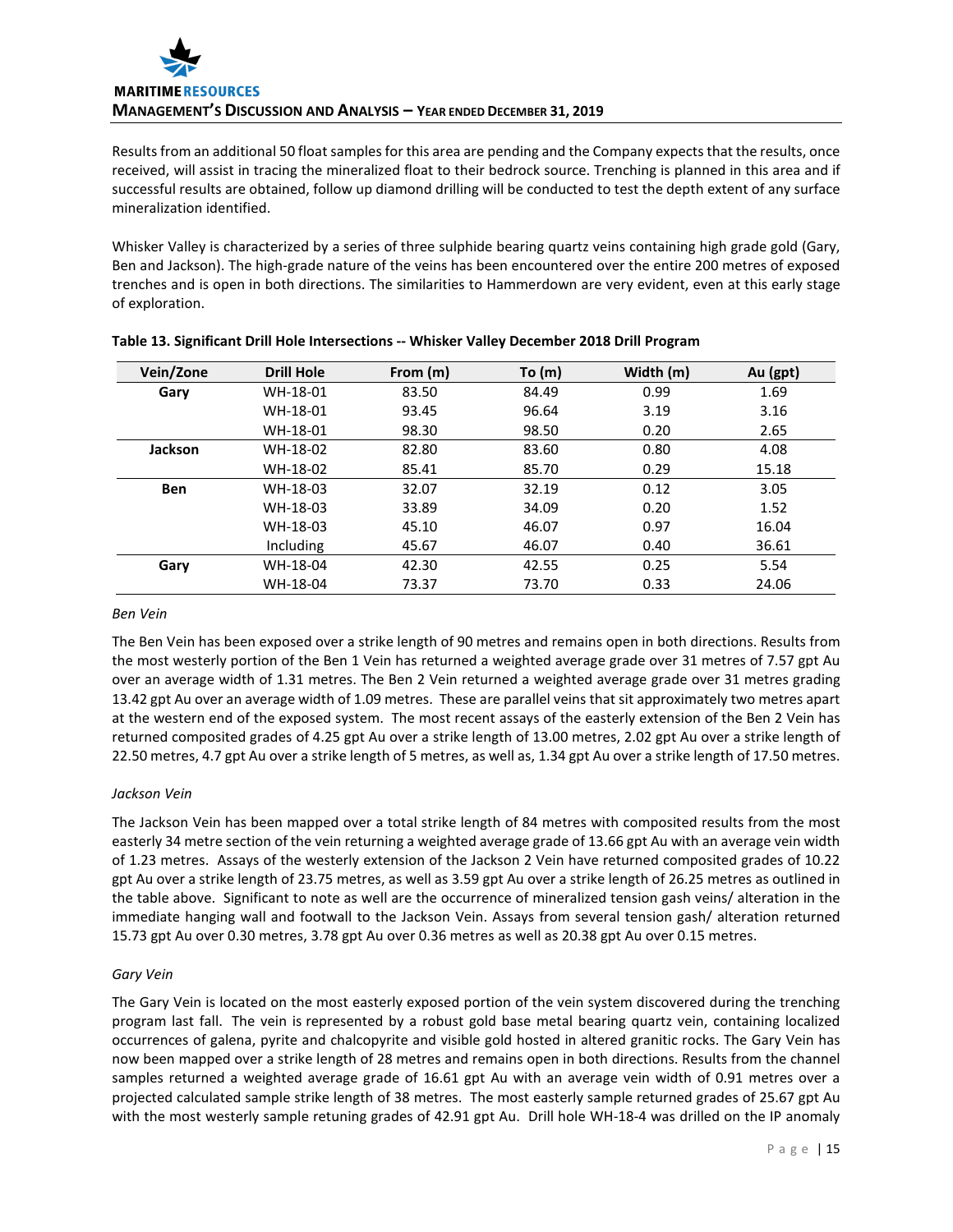

50 metres east of the last vein exposure and encountered the Gary Vein with high grade gold values. This demonstrates that the IP survey detects the extension of the Gary Vein.

#### *Whisker Valley Geophysical Program*

A detailed Induced Polarization (IP) program was completed at Whisker Valley in March of 2018. Approximately 15 line kilometres of surveying was completed on 50 metre spaced lines over the new Whisker Valley vein system which has outlined a series of high-grade gold veins as recently reported by Maritime. The gold veins carry disseminated pyrite and base metals sulphides which are detectable by the IP geophysical method. The 2018 IP Survey was designed to test the depth potential of the known vein system as well as search for extensions to the east and west ends of the veins. The last vein exposures at the east and west ends were channel sampled returning high-grade gold assay results exceeding 10 gpt Au on the west end and 20 gpt Au on the east end. The gold veins carry with them disseminated pyrite and base metals sulphides which are detectable by the IP geophysical method. The detailed IP program was completed in February and March 2018 and covered approximately 10-line kilometres on 50 metre spaced lines.

Interpretation of the IP Survey by consulting Geophysicist Cliff Candy, P.Geo., of Frontier Geosciences, outlined four significant anomalous responses in the survey area. The IP survey returned a strong positive response over a continuous 500 metre target area. This survey demonstrated anomalous values over the entire length of the known vein system and further extends the target area 200 metres to the east and 100 metres to the west.

The geophysical anomalies generally show increasing in strength with depth, indicating increasing sulphides in deeper portions of the veins. The strongest IP response is over the 50 metre long Gary Vein and extends for further 150 metres to the east, likely due to the presence of sulphides which is associated with gold at the Gary vein.

In March 2019, a walking magnetic survey was completed over the immediate areas of the Ben, Jackson and Gary trenches. The detailed survey indicated the relationship of the mineralized veins to magnetic rock units interpreted to be magnetic mafic dykes. The new magnetics also defined previously unknown fault structures that influence the vein extensions.

#### *Whisker Valley Option Agreements*

|                              | Cash          | <b>Common shares</b> | <b>Minimum required</b><br>exploration expenditure |
|------------------------------|---------------|----------------------|----------------------------------------------------|
|                              |               | #                    |                                                    |
| Upon approval                | 25,000 (paid) | 100,000 (issued)     |                                                    |
| March 22, 2018               | 20,000 (paid) | 150,000 (issued)     | 100,000 (incurred)                                 |
| March 22, 2019               | 30,000 (paid) | 200,000 (issued)     | 250,000 (incurred)                                 |
| March 22, 2020 <sup>1)</sup> | 50,000        | 250,000              | 300,000                                            |
| March 22, 2021               | 75,000        | 300,000              | 500,000                                            |
| March 22, 2022               | 100,000       | 500,000              | 500,000                                            |
|                              | 300.000       | 1,500,000            | 1,650,000                                          |

On February 27, 2017, the Company entered into an agreement to acquire a 100% interest in the Whisker Valley property in the Baie Verte mining district of Newfoundland and Labrador, Canada, under the following terms:

1) Subsequent to the end of the period, on or before March 22, 2020, the Company made the third anniversary payment in cash and shares as per the Whisker Valley Option agreement.

The Company is required to make an additional payment to the optionors of \$50,000 on each of the first, second and third anniversary upon full exercise of its option having issued all of the payments and shares and incurred all of the expenditures. The property is subject to a 2.5 % NSR, of which 1% can be purchased for \$1,000,000 on or before the end of the second anniversary of commencement of commercial production.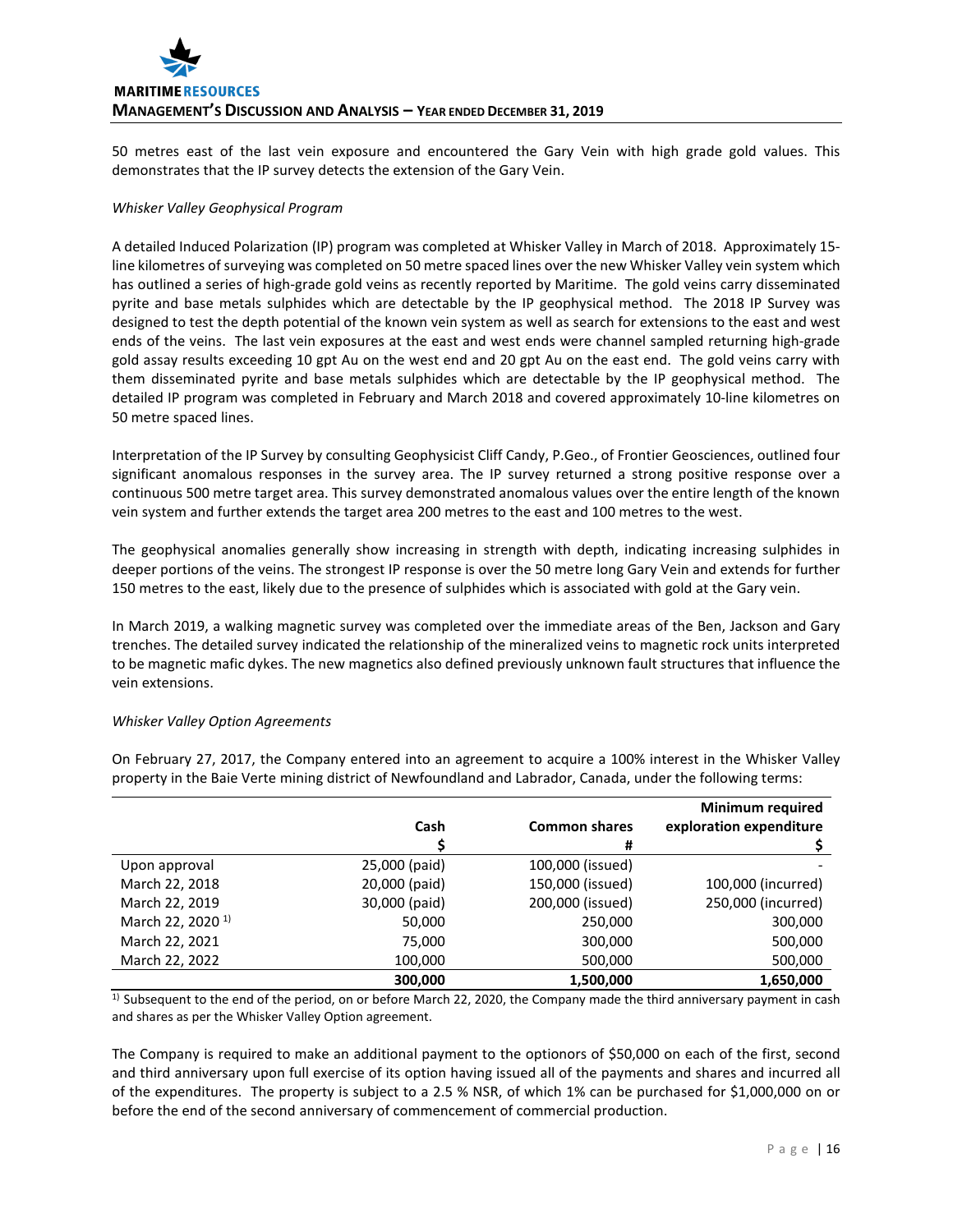

On December 1, 2017, the Company also added to the Whisker Valley project by entering into an option agreement to acquire 100% interest in the Strugglers Pond property in Newfoundland and Labrador, Canada (contiguous to Whisker Valley), under the following terms:

|                   |               |                      | <b>Minimum required</b> |
|-------------------|---------------|----------------------|-------------------------|
|                   | Cash          | <b>Common shares</b> | exploration expenditure |
|                   |               | #                    |                         |
| Upon approval     | 2,000 (paid)  | 10,000 (issued)      | 5,000 (incurred)        |
| December 27, 2018 | 3,000 (paid)  | 15,000 (issued)      | 25,000 (incurred)       |
| December 27, 2019 | 10,000 (paid) | 25,000 (issued)      | 50,000 (incurred)       |
| December 27, 2020 | 15,000        | 50,000               | 120,000                 |
|                   | 30,000        | 100,000              | 200,000                 |

During the fourth quarter of 2019, the Company exercised its option to acquire 100% interest in the El Strato property in Newfoundland and Labrador, Canada (contiguous to Whisker Valley) under the following terms:

|                   | Cash          | <b>Common shares</b> |
|-------------------|---------------|----------------------|
|                   |               | #                    |
| Upon approval     | 5,000 (paid)  | 250,000 (issued)     |
| November 23, 2018 | 10,000 (paid) | 250,000 (issued)     |
| November 23, 2019 | 25,000 (paid) | 250,000 (issued)     |
|                   | 40,000        | 750,000              |

The Strugglers Pond and El Strato properties are subject to separate 2% NSR royalties, of which 1% can be purchased for \$1,000,000 on or before the end of the second anniversary of commercial production.

## **Gull Ridge Project**

In January 2019, the Company staked the new Gull Ridge project claims which include approximately 6,450 hectares on 258 claim units situated in the southern part of the Baie Verte Peninsula. The Gull Ridge property has been recognized by Maritime as a significantly underexplored target area for base and precious metals. During the 2019 exploration season Maritime completed a comprehensive compilation of all historical exploration data over the Gull Ridge property area. Field work in 2019 consisted of field mapping, prospecting and focused geochemistry.

## **FINANCIAL POSITION**

## **Cash**

Cash totaled \$1,827,157 as at December 31, 2019, compared to \$2,359,066 as at December 31, 2018. The decrease in cash was mainly due to expenditures on the Company's exploration activities and the PEA for the Hammerdown project, corporate general and administrative expenses as well as severances paid during 2019. The Company's Canadian cash are held on deposit or in highly liquid, fully redeemable Guaranteed Investment Certificates with a major Canadian bank.

# **Receivables**

Receivables of \$161,546 as at December 31, 2019, compared to \$40,953 as at December 31, 2018 related mainly to input sales tax and increased as a result of increased exploration activities during 2019. Subsequent to December 31, 2019, the Company received an input sales tax refund of \$123,275.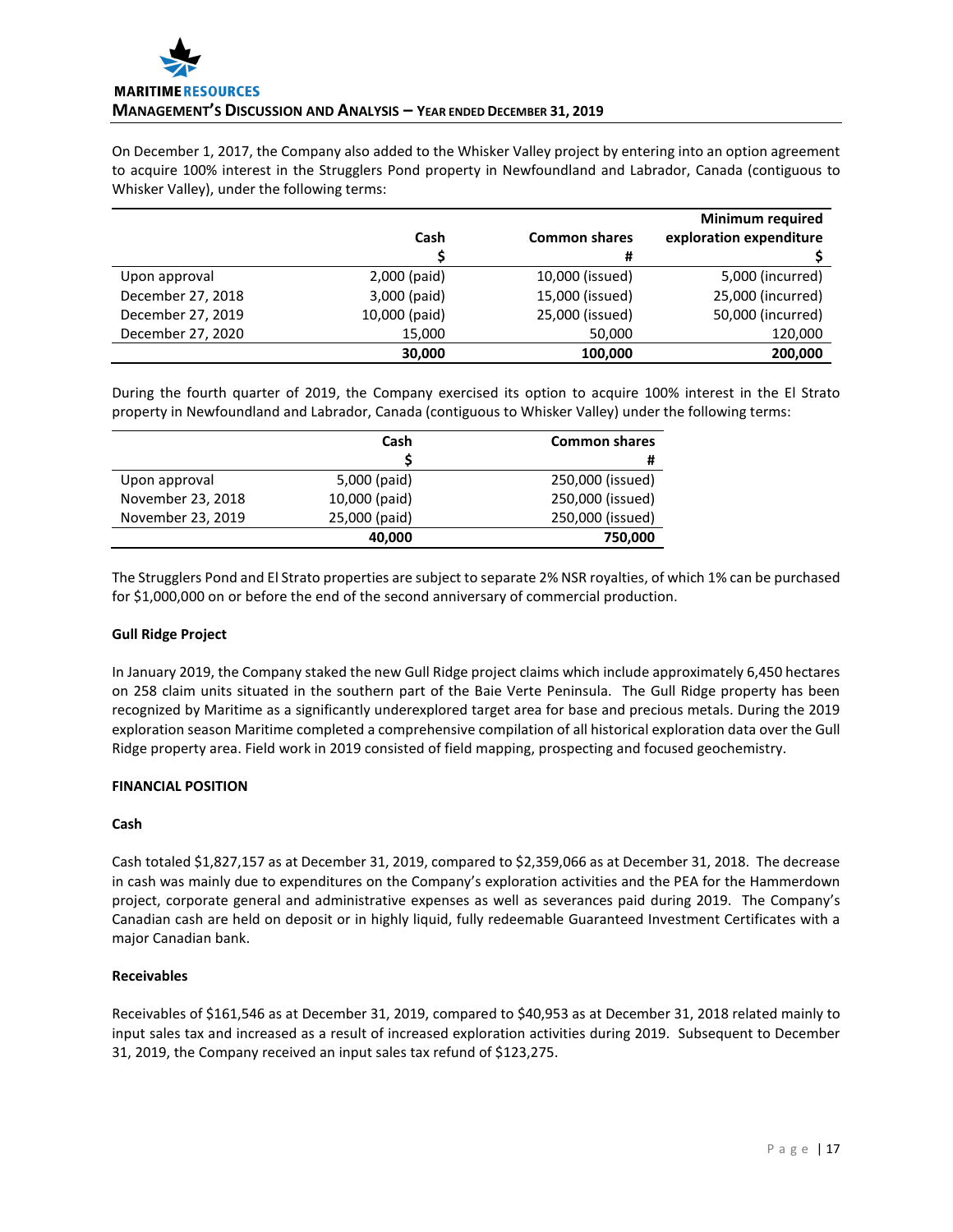## **Property and equipment**

## *Vehicles*

During the year ended December 31, 2019, the Company purchased two vehicles for use at its exploration properties for a total expenditure of \$30,451 less depreciation expense during the period of \$4,229 resulting in a carrying book value of \$26,222.

# *Right of use asset and lease liability*

The Company has applied IFRS 16 using the modified retrospective approach which requires the cumulative effect of initial application to be recognized in retained earnings at January 1, 2019. On adoption of IFRS 16, the Company recognized a lease liability for an office lease previously classified as an operating lease under IAS 17. The liability was measured at the present value of the remaining lease payments, discounted using the Company's applicable incremental borrowing rate as of January 1, 2019 of 8% and assumes Maritime will not renew the lease upon termination. On transition, the associated right-of-use asset was measured at \$106,720 being the amount equal to the lease liability and was reduced by \$32,036 during the three month period ended September 30, 2019 due to a reduction in future monthly lease payments. During the year ended December 31, 2019, the lease liability was reduced by \$59,747 for payments during the period. As at December 31, 2019, the Company is required to pay \$10,500 in undiscounted lease payments over the remaining term which are due within one year.

The Company has elected not to recognize a right of use asset and lease liability for a month to month sub lease that is has for its Toronto office. This lease can be terminated without permission with no significant penalty and does not meet the definition of an enforceable contract under IFRS 16. The lease payments associated with this lease are charged directly to the statement of loss and comprehensive loss. During the year ended December 31, 2019, the Company incurred \$53,863 for the office lease not included in lease liabilities.

|                              | <b>Green Bay</b> | <b>Whisker Valley</b> | <b>Gull Ridge</b> | <b>Total</b> |
|------------------------------|------------------|-----------------------|-------------------|--------------|
|                              |                  |                       |                   | \$           |
| Balance, December 31, 2017   | 6,250,856        | 218,748               |                   | 6,469,604    |
| Acquisition costs - cash     | 25,000           | 48,000                |                   | 73,000       |
| Acquisition costs - shares   | 45,000           | 37,700                |                   | 82,700       |
| <b>Exploration expenses:</b> |                  |                       |                   |              |
| Drilling and assaying        | 289,772          | 77,842                |                   | 367,614      |
| Geology and engineering      | 473,476          | 146,442               |                   | 619,918      |
| Property                     | 55,991           | 585                   |                   | 56,576       |
| Geophysics                   | 11,208           | 47,500                |                   | 58,708       |
| Other                        | 13,266           | 9,611                 |                   | 22,877       |
|                              | 913,713          | 367,680               |                   | 1,281,393    |
| Less: Recoveries and grants  | (10, 153)        |                       |                   | (10, 153)    |
| Net additions                | 903,560          | 367,680               |                   | 1,271,240    |
| Balance, December 31, 2018   | 7,154,416        | 586,428               |                   | 7,740,844    |
| Acquisition costs - cash     | 50,765           | 80,320                | 3,870             | 134,955      |
| Acquisition costs - shares   | 42,500           | 39,750                |                   | 82,250       |
| <b>Exploration expenses:</b> |                  |                       |                   |              |
| Drilling and assaying        | 851,326          | 141,910               | 7,329             | 1,000,565    |
| Geology                      | 710,573          | 773,197               | 32,570            | 1,516,340    |
| Property                     | 52,257           |                       |                   | 52,257       |
| Geophysics                   | 217,863          | 65,765                | 25,238            | 308,866      |
| Pre-feasibility study update | 1,155,555        |                       |                   | 1,155,555    |
|                              | 3,080,839        | 1,100,942             | 69,007            | 4,250,788    |

## **Mineral properties**

Expenditures incurred on the Company's Green Bay, Whisker Valley and Gull Ridge properties, follow: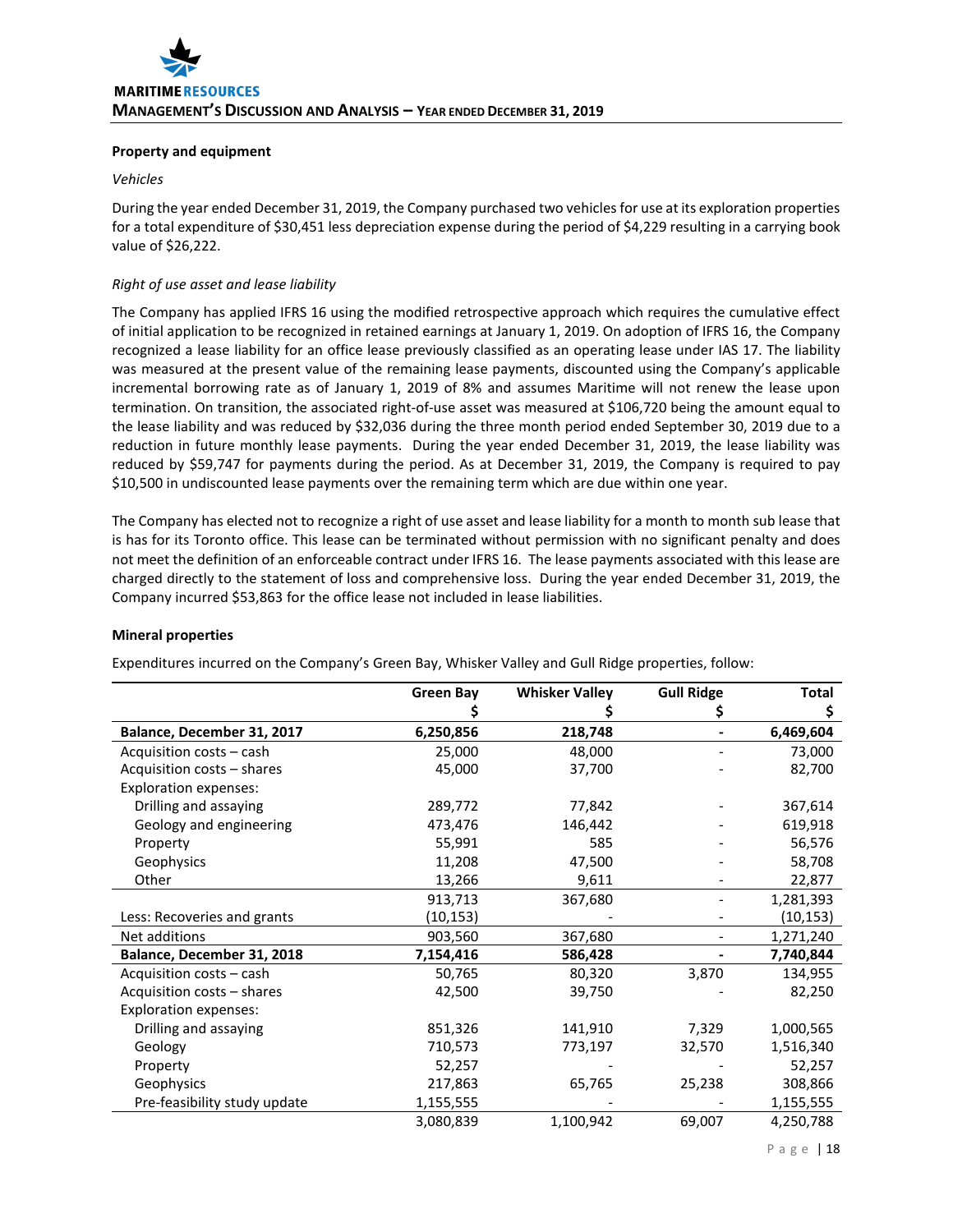

#### **MANAGEMENT'S DISCUSSION AND ANALYSIS – YEAR ENDED DECEMBER 31, 2019**

|                             | Green Bay  | <b>Whisker Valley</b> | <b>Gull Ridge</b>        | <b>Total</b> |
|-----------------------------|------------|-----------------------|--------------------------|--------------|
|                             |            |                       |                          |              |
| Less: Recoveries and grants | (65.250)   | -                     | $\overline{\phantom{a}}$ | (65, 250)    |
| Net additions               | 3,015,589  | 1,100,942             | 69.007                   | 4,185,538    |
| Balance, December 31, 2019  | 10,170,005 | 1,687,370             | 69,007                   | 11,926,382   |

During the year ended December 31, 2019, the Company received \$65,250 (2018 – \$10,153) pursuant to an application made with the Government of Newfoundland and Labrador in respect of the Newfoundland and Labrador Mineral Incentive Junior Exploration Assistance Program (JEAP) grant for exploration conducted during 2018 and 2017, respectively.

## **Accounts payable and other liabilities**

As at December 31, 2019, accounts payable and accrued liabilities were \$453,070 (2018 – \$121,441). The increase is due to the increased level of activities at the Company's exploration projects during the period, as well as the work in progress to update the pre-feasibility study on the Hammerdown project.

## **Loan**

On April 25, 2017, the Company entered into a loan arrangement ("Bridge Financing Agreement") pursuant to which it received \$500,000 and provided for a maturity date of one year (the "Maturity Date"), interest of 8% per annum and was repayable upon earliest of: the maturity date, raising \$2,000,000 or more in equity or debt financing, or committing an event of default. In connection with the Bridge Financing Agreement, the lender received a bonus of 333,333 common shares of the Company valued at \$46,667, non-transferable warrants valued at \$105,387 allowing for the purchase of up to, in the aggregate, 1,666,666 additional common shares of the Company at \$0.15 per share, which expired unexercised on April 26, 2018, and cash finders fees of \$30,000. The effective interest rate, including bonus shares and warrants was 44%. During the period ended March 31, 2018, the Company recorded accrued interest of \$9,315 and accretion expense of \$57,360 in the statement of loss and comprehensive loss and the loan balance accreted to \$500,000. On March 26, 2018, the loan of \$500,000 and related interest of \$36,712 was repaid.

## **Private placements and flow-through premium liability**

 Pursuant to a non-brokered private placement on April 24, 2019, the Company issued 36,755,000 units ("Units") at a price if \$0.10 per Unit and 20,141,662 flow-through units ("FT Units") at a price of \$0.12 per FT Unit for gross proceeds of \$6,092,500.

Each Unit consisted of one common share and one-half of one transferable common share purchase warrant ("Warrant"). Each whole Warrant entitles the holder to acquire one common share of the Company at a price of \$0.15 per common share for a period of 24 months following the closing date of the Offering (the "NFT Warrants"). Each FT Unit consisted of one common flow-through share and one half of one transferable common share purchase warrant ("FT Warrant"). Each whole FT Warrant entitles the holder to acquire one non flow-through common share of the Company at a price of \$0.15 per common share for a period of 24 months following the closing date of the Offering (the "FT Warrants").

The flow-through shares were issued at a premium of \$402,833. Pursuant to the Company incurring eligible flowthrough expenditures during the year ended December 31, 2019, \$355,234 was recognized into income.

The Company paid aggregate finders' and advisory fees to certain brokers of \$412,909 and 3,863,294 finders' warrants valued at \$126,562, including \$156,532 and 1,563,273 finders' warrants to Dundee Goodman Merchant Partners, a division of Goodman & Company, Investment Counsel Inc. As an advisor, Sprott Capital Partners LP received \$156,532 and 1,563,273 finders' warrants, and for certain orders, received finders' fees in the aggregate of \$11,995, for services related to its engagement. Following the financing, Dundee Corporation's wholly owned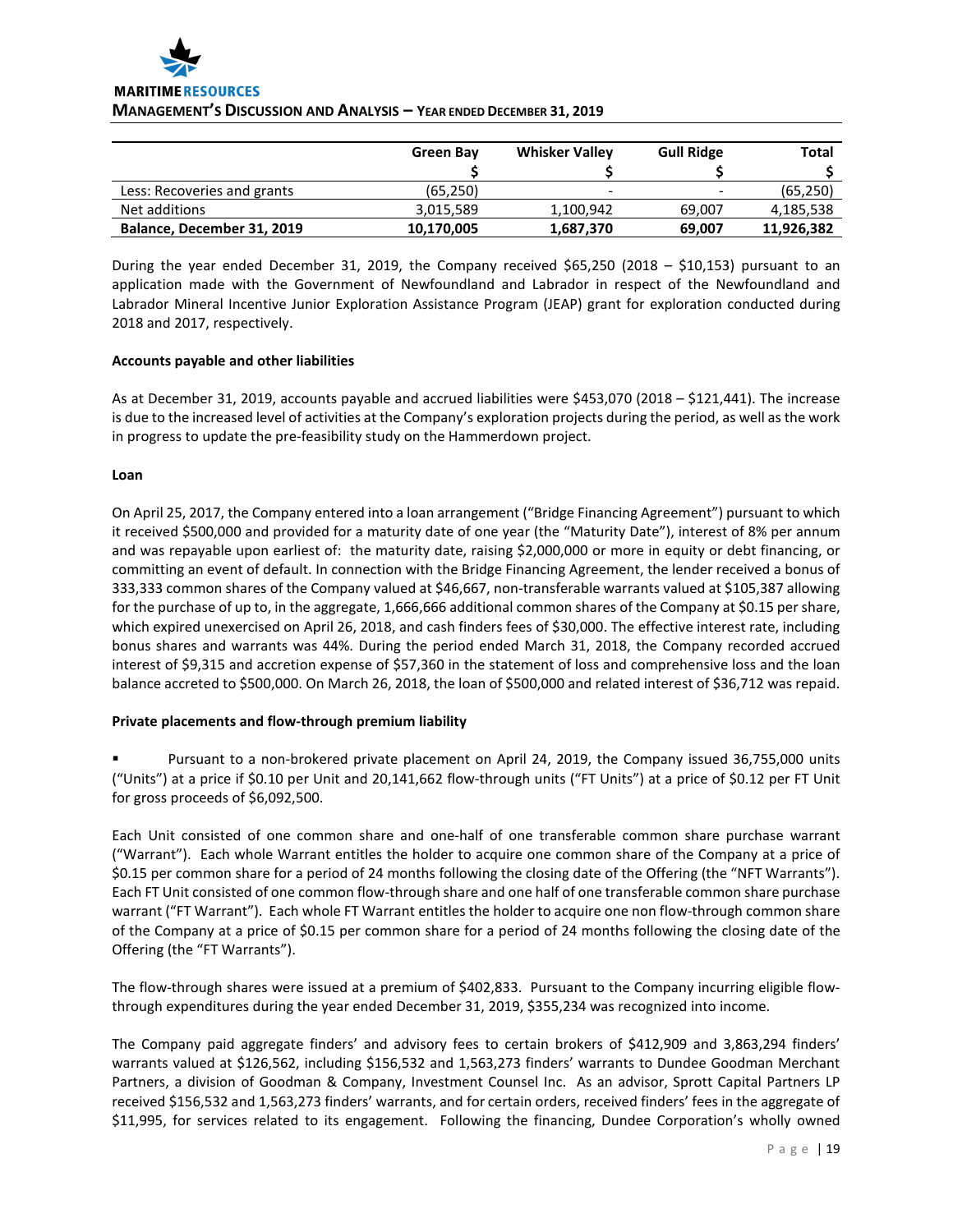subsidiary, Dundee Resources Limited now owns 36,932,036 shares of Maritime, representing an approximate 19.54% interest.

The fair value attributed to the finders' warrants was determined using the Black-Scholes valuation model using the following assumptions: Risk free interest rate of 1.63%, expected life of two years, and volatility rate of 80.56%. Each finders' warrant entitles the holder to purchase one common share of the Company at a price of \$0.15 per finders' warrant share for a period of 24 months following the closing date of the Offering.

 Pursuant to a private placement on November 7, 2018, the Company issued 25,460,900 non flow-through units ("November 2018 NFT Units") at \$0.11 per unit and 5,402,000 flow-through units ("November 2018 FT Units") at \$0.13 per unit, for gross proceeds of \$3,502,959. Each unit consisted of one flow-through common share of the Company and one-half of one common share purchase warrant, where each whole warrant entitles the holder to purchase one common share of the Company at a price of \$0.15 per warrant share expiring November 7, 2020. The flow-through shares were issued at a premium of \$108,040. Pursuant to the Company incurring eligible flow-through expenditures during the year ended December 31, 2019, \$108,040 of flow-through premium was recognized into income.

In connection with this private placement, the Company issued 2,152,791 finders' units. Each finders' unit is comprised of one common share and one-half (1/2) of one non-transferable warrant where each whole finders' unit warrant is exercisable to purchase one common share of the Company at a price of \$0.15 per common share for a period of 24 months expiring November 7, 2020. Also in connection with this private placement, finders' fees of 2,152,791 finders' warrants were issued and entitle the holder to purchase one common share of the Company at a price of \$0.11 per finders' warrant share for a period of 24 months expiring November 7, 2020.

The finders' unit warrants and the NFT finders' warrants were valued at \$22,344 and \$60,365, respectively, using the Black-Scholes option pricing model with the following assumptions: risk-free interest rate of 1.90%, expected life of 1.5 years, expected volatility of 72.74% and dividend yield of 0% and recorded to share issuance costs.

 Pursuant to a private placement on July 6, 2018, the Company issued 7,600,000 non flow-through units ("July 2018 NFT Units") at \$0.10 per unit and 5,166,667 flow-through units ("July 2018 FT Units") at \$0.12 per unit, for gross proceeds of \$1,380,000, of which \$16,000 was receivable at September 30, 2018. Each July 2018 FT Unit consisted of one flow-through common share of the Company and one-half of one common share purchase warrant (the "July 2018 FT Warrant"). Each whole July 2018 FT Warrant entitled the holder to purchase one common share of the Company (the "July 2018 FT Warrant Share") at a price of \$0.20 per July 2018 FT Warrant Share and expired unexercised on January 6, 2020. The flow-through shares were issued at a premium of \$103,333. The Company recognized the remaining \$20,698 into income during the year ended December 31, 2019, following the recognition of \$82,635 in income during the year ended December 31, 2018 pursuant to the Company incurring eligible flowthrough expenditures.

Each July 2018 NFT Unit consisted of one non flow-through common share of the Company and one-half of one common share purchase warrant (the "July 2018 NFT Warrant"). Each whole July 2018 NFT Warrant entitled the holder thereof to purchase one common share of the Company (the "July 2018 NFT Warrant Share") at a price of \$0.20 per July 2018 NFT Warrant Share and expired unexercised on January 6, 2020. In connection with this private placement, finders' fees of \$30,000 were paid and 480,000 July 2018 NFT Finders' Warrants were issued. Each July 2018 NFT Finders' Warrant entitled the holder to purchase one common share of the Company at a price of \$0.20 per share and expired unexercised on January 6, 2020. The July 2018 NFT Finders' Warrants were valued at \$17,319 using the Black-Scholes option pricing model with the following assumptions: risk-free interest rate of 1.90%, expected life of 1.5 years, expected volatility of 98.47% and dividend yield of 0% and recorded to share issuance costs.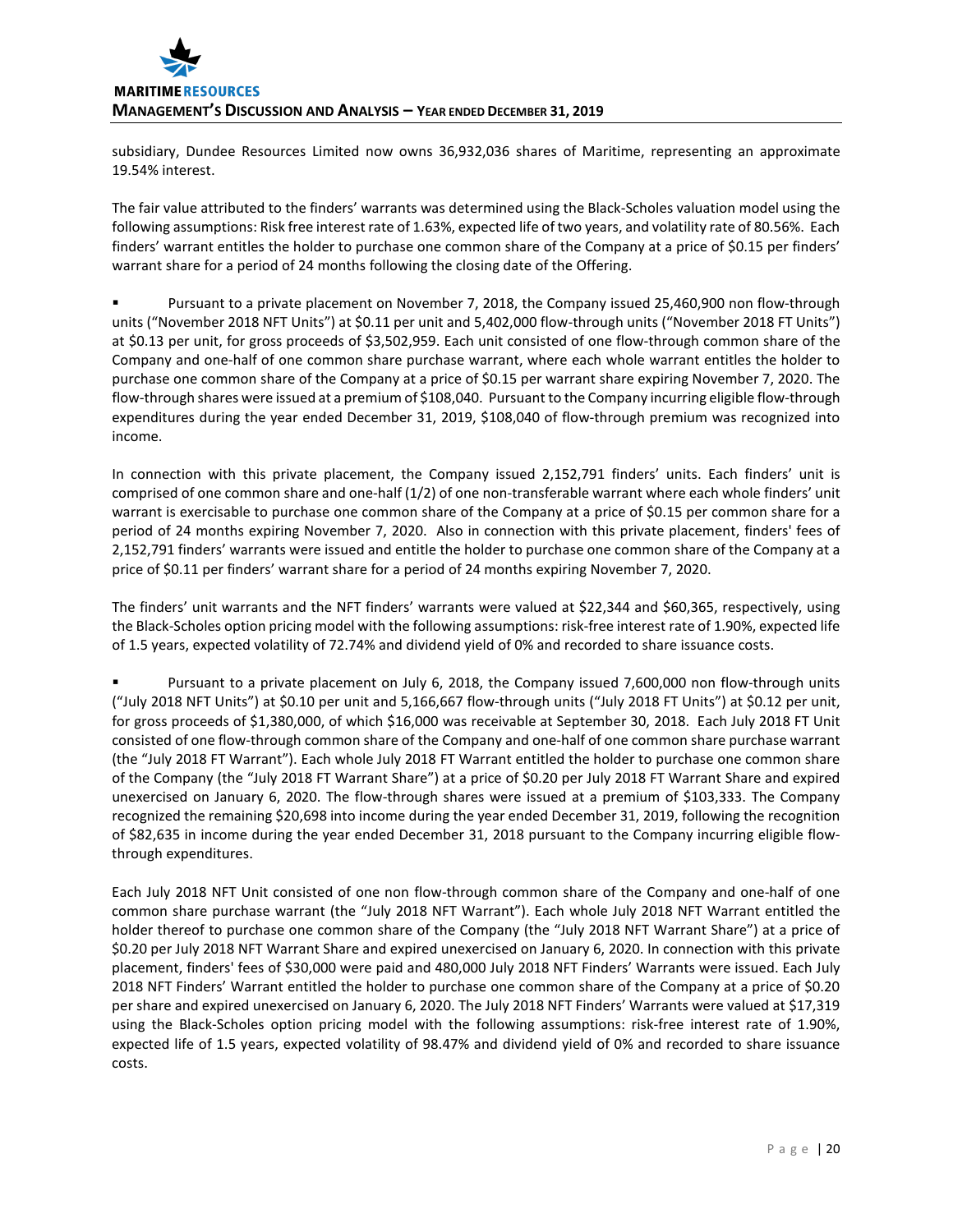On December 15, 2017, the Company announced a non-brokered private placement of up to \$2,000,000 through the issuance of a combination of non flow-through units ("December 2017 NFT Units") at \$0.10 per Unit and flow-through units ("December 2017 FT Units") at a price of \$0.12 per December 2017 FT Unit. Each Unit consists of one common share and one-half of one common share purchase warrant ("December 2017 Warrant"). Each whole December 2017 Warrant entitles the holder to acquire one common share of the Company at a price of \$0.20 per common share for 18 months following the closing date of the private placement and expired unexercised.

The December 2017 private placement closed in 4 tranches and raised gross proceeds of \$608,000 in the first tranche during the year ended December 31, 2017 and \$1,134,754 in 3 tranches in each of the January, February and March months of 2018 as follows:

| <b>Closing Date</b>           | January 11    | <b>February 15</b> | March 21           | Total       |
|-------------------------------|---------------|--------------------|--------------------|-------------|
| <b>Gross Proceeds</b>         | \$326,920     | \$277,834          | \$530,000          | \$1,134,754 |
| <b>FT Shares Issued</b>       | 666,000       | 250,000            |                    | 916,000     |
| <b>NFT Shares Issued</b>      | 2,470,000     | 2,478,340          | 5,300,000          | 10,248,340  |
| <b>Warrants Issued</b>        | 1,568,000     | 1,364,170          | 2,650,000          | 5,582,170   |
| <b>Warrant Exercise Price</b> | \$0.20        | \$0.20             | \$0.20             |             |
| <b>Warrant Expiry Date</b>    | July 11, 2019 | August 15, 2019    | September 21, 2019 |             |
| <b>Finders' Fees</b>          |               |                    |                    |             |
| Cash                          | ٠             | \$8,400            | \$15,000           | \$23,400    |
| <b>NFT Shares Issued</b>      |               | 488,480            |                    | 488,480     |
| <b>Warrants Issued</b>        | ٠             | 824,886            | 350,000            | 1,174,886   |
| <b>Exercise Price</b>         | ٠             | \$0.20             | \$0.20             |             |
| <b>Expiry Date</b>            |               | August 15, 2019    | September 21, 2019 |             |

The flow-through shares, issued in the January 11 and February 15 tranches, were issued at premiums of \$13,320 and \$5,000, respectively and were fully recognized into income during the year ended December 31, 2018.

| Flow-through premium liability               |            |
|----------------------------------------------|------------|
| Balance - December 31, 2017                  | 63,982     |
| Flow-through premium liability additions     | 229,693    |
| Settlement of flow-through premium to income | (164, 937) |
| Balance - December 31, 2018                  | 128,738    |
| Flow-through premium liability additions     | 402.833    |
| Settlement of flow-through premium to income | (483, 972) |
| Balance - December 31, 2019                  | 47,599     |

# **Shares issuances related to property option agreements**

During the year ended December 31, 2019, the Company issued 500,000 common shares, valued at \$42,500, in connection with the Inomin property; 200,000 common shares, valued at \$19,000, in connection with the Whisker Valley property; 250,000 common shares, valued at \$18,750, in connection with the El Strato property; and 25,000 common shares, valued at \$2000, in connection with the Strugglers Pond property. During 2018, the Company issued 150,000 common shares valued at \$16,500 in connection with the Whisker Valley property; issued 500,000 common shares valued at \$45,000 in connection with the Inomin property; issued 250,000 common shares, valued at \$20,000, in connection with the El Strato property; and issued 15,000 common shares, valued at \$1,200, in connection with the Strugglers Pond property.

# **Royalty units**

During fiscal 2016, the Company issued Royalty Units with a price of \$0.01 per Royalty Unit, and, subject to written consent of the Company, may be assigned or transferred in their entirety only. The proceeds of \$210,700 received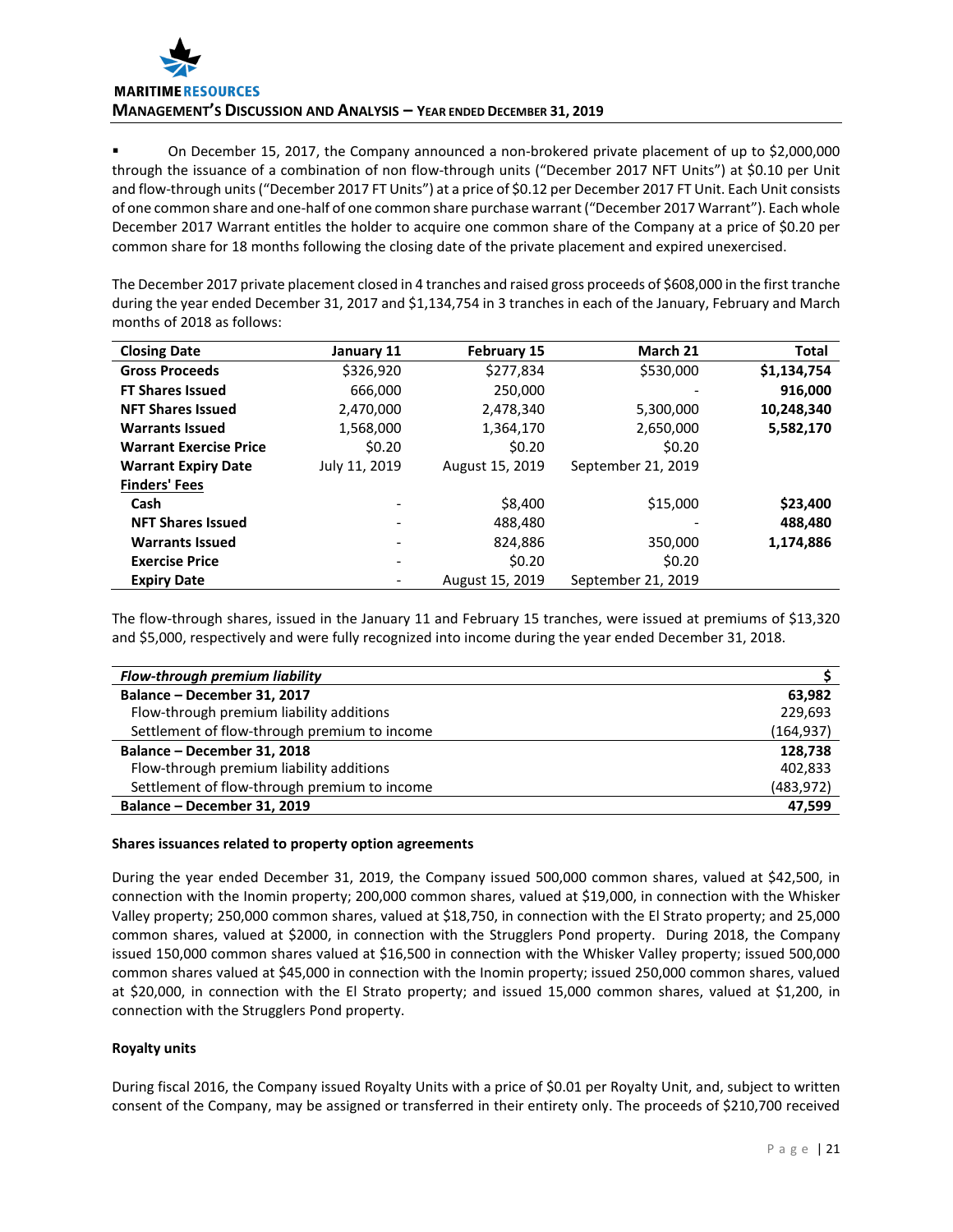in relation to the Royalty Units has been recorded as a Royalty Reserve within Equity.

Royalty Units will return 100% of the original investment made by the purchasers and is to be paid out of production from the Company's Green Bay project. The likelihood of the project going into production cannot be determined at this time. Total royalties payable from the Royalty Units ("Royalty Payment") are capped at \$3,440,500 being the price for which the Equity Units (comprised of common shares and common share warrants) and Royalty Units were purchased. Royalty Payments will be made annually beginning on the first anniversary of the date of commencement of commercial production for the Project. Royalty Payments will be funded solely from 10% of annual net cash flow from the Project, with net cash flow representing net production revenues realized from the Project after deduction of all Project operating and debt servicing costs. At the option of the Company, Royalty Payments will be paid either in cash or in gold.

# **Hostile takeover bid**

On April 13, 2018, Anaconda Mining Inc. ("Anaconda") made a formal unsolicited offer to the Company and its shareholders to acquire all of the issued and outstanding shares of the Company. The offer contemplated the exchange of one common share of the Company for consideration of 0.39 of a common share in Anaconda. The Company engaged legal counsel, financial advisors and strategic advisors to evaluate Anaconda's offer and incurred expenditures of \$619,758 during fiscal 2018, relating to this offer. On July 12, 2018, Anaconda withdrew their offer.

|  | <b>RESULTS OF OPERATIONS</b> |  |
|--|------------------------------|--|
|  |                              |  |

|                                               | 2019        | 2018        | 2017        |
|-----------------------------------------------|-------------|-------------|-------------|
| <b>Year ended December 31</b>                 |             |             |             |
| <b>Expenses</b>                               |             |             |             |
| Salaries and benefits                         | 516,376     |             |             |
| Severance                                     | 992,497     |             |             |
| Administration                                | 243,713     | 351,465     | 344,159     |
| Consulting                                    | 28,000      | 449,270     | 429,079     |
| Directors' fees                               | 77,555      | 18,000      | 27,000      |
| Investor relations and promotion              | 194,780     | 747,205     | 314,511     |
| Professional fees                             | 101,912     | 68,360      | 72,189      |
| Professional fees - hostile takeover          |             | 619,758     |             |
| Share-based payment                           | 330,348     | 309,664     | 239,912     |
| Depreciation                                  | 63,976      |             |             |
| Interest expenses on lease liability          | 3,178       |             |             |
| Financing expense, accretion and interest on  |             |             |             |
| loans payable                                 |             | 66,675      | 162,091     |
|                                               | (2,552,335) | (2,630,397) | (1,588,941) |
| Interest income                               | 62,829      |             | 1,398       |
| Recognition of flow-through premium liability | 483,972     | 164,937     | 72,685      |
| Loss and comprehensive loss for the year      | (2,005,534) | (2,465,460) | (1,514,858) |
| Loss per share                                | (0.01)      | (0.03)      | (0.02)      |
| <b>Total assets</b>                           | 14,076,443  | 10,187,022  | 6,938,058   |

For the year ended December 31, 2019, the Company incurred a loss and comprehensive loss in the amount of \$2,005,534 (2018 – \$2,465,460). Expenses during year ended December 31, 2019 were lower than the comparative period and include the payment of severance and retirement amounts totalling \$992,497 to the former management team of the Company (See Transactions with Related Parties below). Depreciation and interest expense on lease liability relate mainly to the amortization of the right of use asset and accretion of the lease liability for an office lease of the Company under the new accounting policy adoption for Leases as of January 1, 2019 (see New Accounting Standards below). The lease liability was reduced by \$32,036 during the year ended December 31, 2019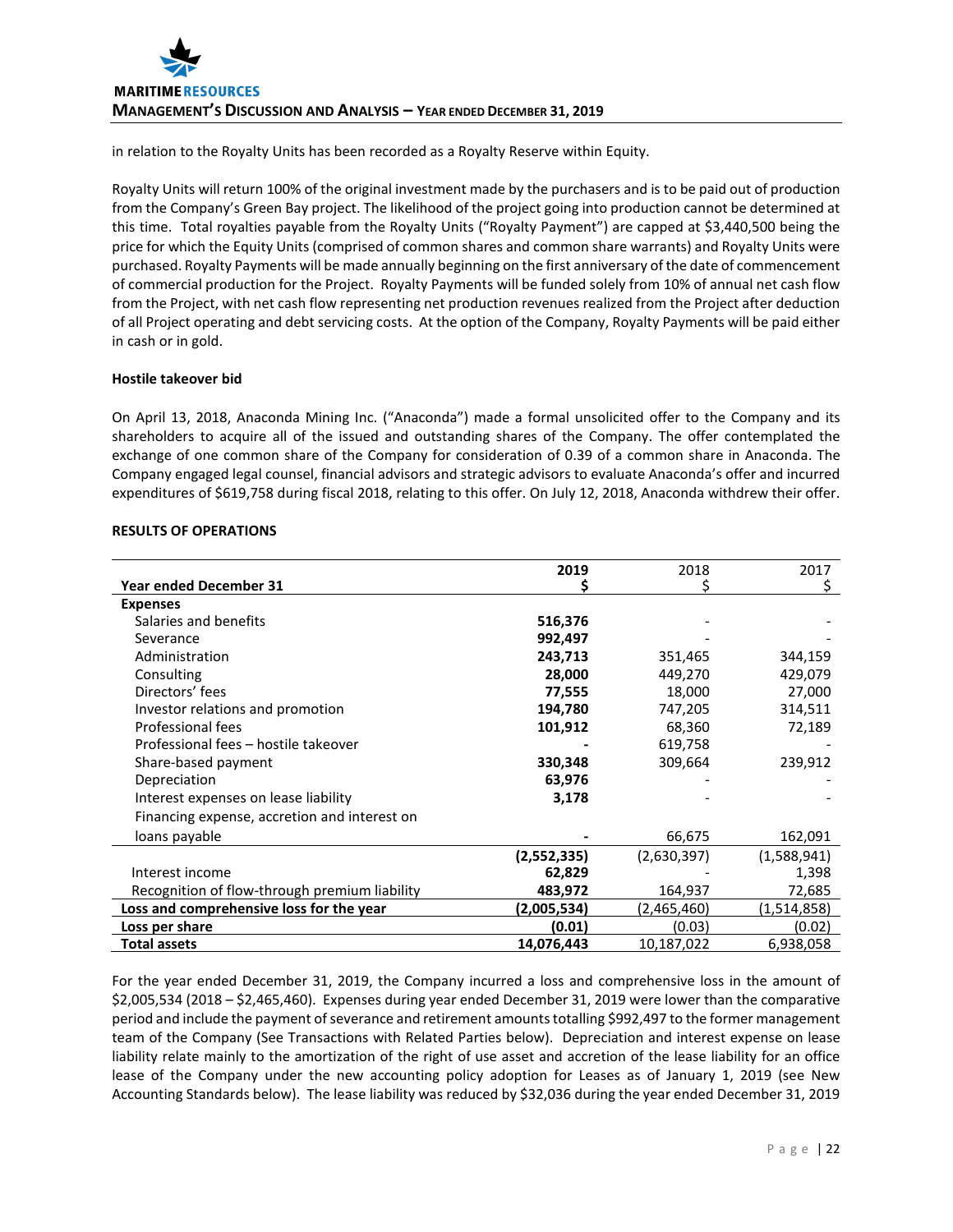due to a reduction in future monthly lease payments and resulted in reduced interest expense related to accretion of the lease liability.

During the year ended December 31, 2019, the Company granted 4,850,000 stock options to directors, officers, consultants and employees of the Company, of which 4,800,000 have vested and the remaining 50,000 will vest during fiscal 2020. The fair value of the stock options granted as determined by the Black-Scholes pricing model was \$332,743 or \$0.07 per option. Share based payments recognized during the year ended December 31, 2019 of \$330,348 (2018 – \$309,664). The total fair value of unvested options that will be recognized in profit or loss in future periods amounts to \$2,395 at December 31, 2019 (December 31, 2018 – \$nil). 495,000 stock-options expired during the year ended December 31, 2019 resulting in a reversal of \$102,291 from reserves to deficit.

During the year ended December 31, 2019, the Company incurred operating lease costs of \$53,863 for an office lease included in Administration in the statement of loss and comprehensive loss and not included in lease liabilities.

Pursuant to qualifying flow-through expenditures incurred during the year ended December 31, 2019, the flowthrough premium liability was reduced by \$483,972 (2018 – \$164,937) and recorded in income as Recognition of the flow-through premium liability.

#### **SUMMARY OF QUARTERLY RESULTS**

The following table summarizes information derived from the Company's financial statements for each of the eight most recently completed quarters.

| in thousands, except per share    | <b>Dec 31</b><br>2019 | Sep 30<br>2019 | <b>Jun 30</b><br>2019 | <b>Mar 31</b><br>2019 | <b>Dec 31</b><br>2018 | Sep 30<br>2018 | <b>Jun 30</b><br>2018 | <b>Mar 31</b><br>2018 |
|-----------------------------------|-----------------------|----------------|-----------------------|-----------------------|-----------------------|----------------|-----------------------|-----------------------|
| amounts                           |                       |                |                       |                       |                       |                |                       |                       |
| Net loss:                         |                       |                |                       |                       |                       |                |                       |                       |
| (i)<br>in total                   | (182)                 | (204)          | (516)                 | (1,104)               | (597)                 | (527)          | (941)                 | (400)                 |
| per share <sup>(1)</sup><br>(ii)  | (0.00)                | (0.00)         | (0.00)                | (0.01)                | (0.01)                | (0.01)         | (0.01)                | (0.01)                |
| Cash                              | 1,827                 | 3.444          | 5,444                 | 955                   | 2,359                 | 162            | 56                    | 361                   |
| Exploration and evaluation assets | 11,926                | 10,728         | 8,871                 | 8,140                 | 7,741                 | 7,300          | 7,078                 | 6,676                 |
| Debt                              | nil                   | nil            | nil                   | nil                   | nil                   | nil            | nil                   | nil                   |
| Deficit                           | (9,519)               | (9, 347)       | (9, 144)              | (8, 721)              | (7,616)               | (7,028)        | (6,501)               | (5,436)               |

(1) *Fully diluted loss per share amounts are not shown as they would be anti-dilutive*.

For the three months ended December 31, 2019, the Company incurred a loss and comprehensive loss in the amount of \$181,455 (2018 – \$597,239). Maritime's loss in each period primarily reflects the level general and administrative expenses. Cash balances fluctuated as a result of the various financings, combined with expenditures in the periods

The Company's operations are not driven by seasonal trends, but rather by reaching project milestones such as completing various geological, technical, environmental and socio-economic objectives as well as closing the financings needed to fund the Company's activities. The operating results of junior exploration companies typically demonstrate wide variations from period to period. These variances arise from fluctuations in such costs as sharebased compensation, level of exploration activity and unanticipated events such as hostile takeover bids.

## **TRANSACTIONS WITH RELATED PARTIES**

#### **Key Management Personnel**

Key management personnel include those persons having authority and responsibility for planning, directing, and controlling the activities of the Company as a whole. The Company has determined that key management personnel consists of executive and non-executive members of the Company's Board of Directors and corporate officers.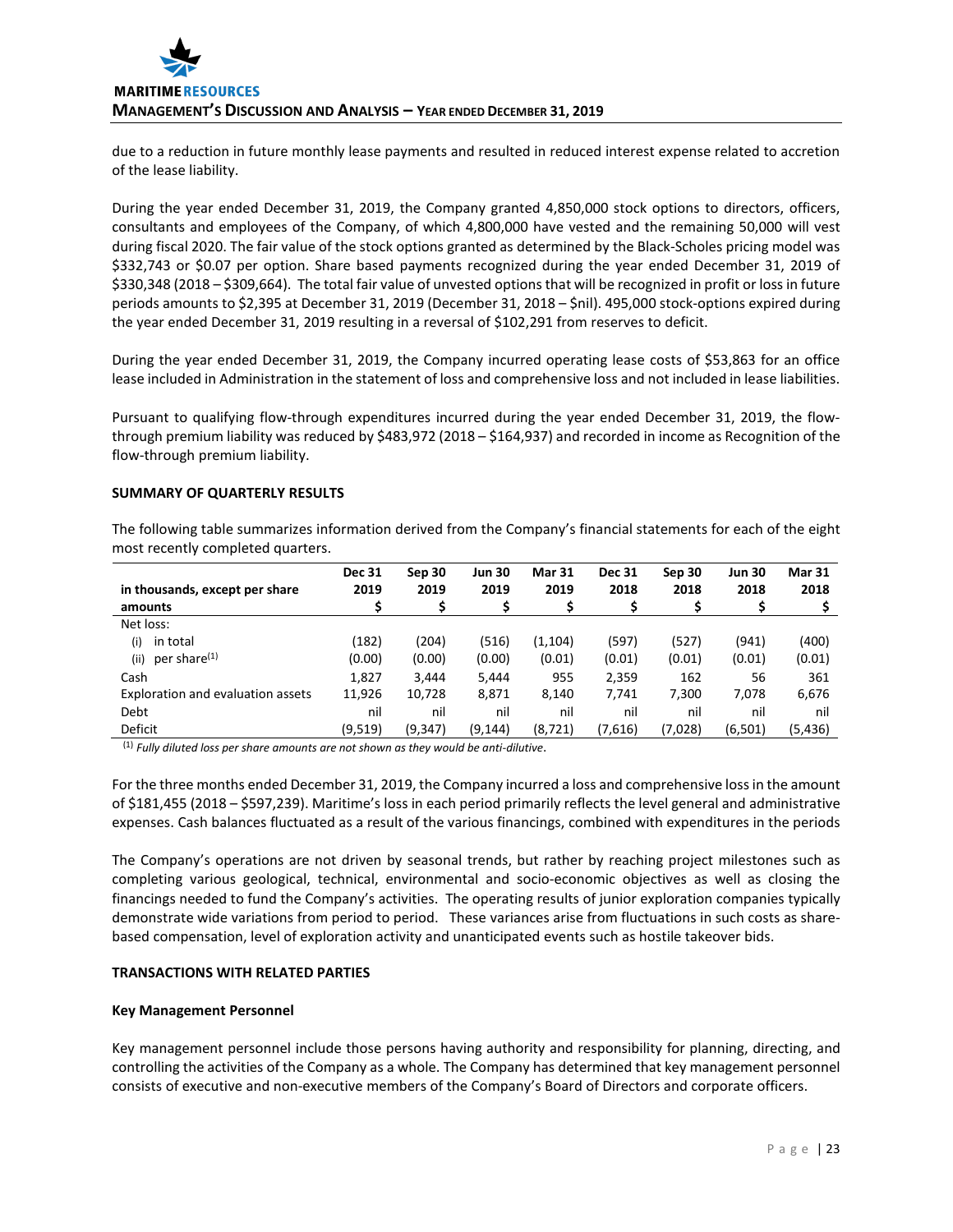

Compensation paid or payable to key management personnel for services rendered were as follows for the years ended December 31:

|                                   | 2019      | 2018      |
|-----------------------------------|-----------|-----------|
|                                   |           |           |
| <b>Salaries</b>                   | 502,413   |           |
| Consulting                        | 28,000    | 373,000   |
| Contract wages                    | 26,000    | 78,000    |
| Directors' fees                   | 70,000    | 18,000    |
| Geological consulting             | 64,467    | 292,404   |
| Share based payments              | 230,233   | 303,210   |
| Severance and retirement payments | 992,497   |           |
|                                   | 1,913,610 | 1,064,624 |

In accordance with *IAS 24, Related Party Disclosures*, key management personnel are those persons having authority and responsibility for planning, directing and controlling the activities of the Company directly or indirectly, including any directors (executive and non-executive). The remuneration of directors and key executives is determined by the Board of Directors having regard to the performance of individuals and market trends.

At December 31, 2019, the Company included in accounts payable and accrued liabilities \$17,500 of directors' fees payable to the members of board of directors of the Company.

At December 31, 2018, included in accounts payable and accrued liabilities is \$5,411, owing to a director, CEO and Director and the COO of the Company, at that time.

During the year ended December 31, 2019, the Company made management changes resulting in the Company paying severances totalling \$884,497 to the former Chief Executive Officer (\$391,496), Chief Financial Officer (\$117,000), Chief Operating Officer (\$328,001) and Corporate Secretary (\$48,000) of the Company.

During the year ended December 31, 2019, the Company paid Mr. Bernard Kahlert, P.Geo., who served as Vice President of Exploration for the Company, a sum of \$108,000 upon his retirement.

## **Related-party transactions**

Effective February 1, 2019, the Company entered into a sublease for office space in Toronto, with a corporation that is related by virtue of having directors, as well as the Chief Financial Officer and Corporate Secretary in common. Effective July 1, 2014, the Company entered into arrangement with an administration and exploration services contractor ("AESC") in which a director is a shareholder, pursuant to which it receives office, administrative and exploration services. The AESC ceased to be a related party of the Company effective February 1, 2019.

For the years ended December 31, the Company was charged the following:

|                              | 2019   | 2018    |
|------------------------------|--------|---------|
|                              |        |         |
| Rent                         | 53,863 |         |
| Office administration        | 4,174  | -       |
| Rent - AESC                  |        | 99,438  |
| Office administration - AESC | ۰      | 19,489  |
|                              | 58,037 | 118,927 |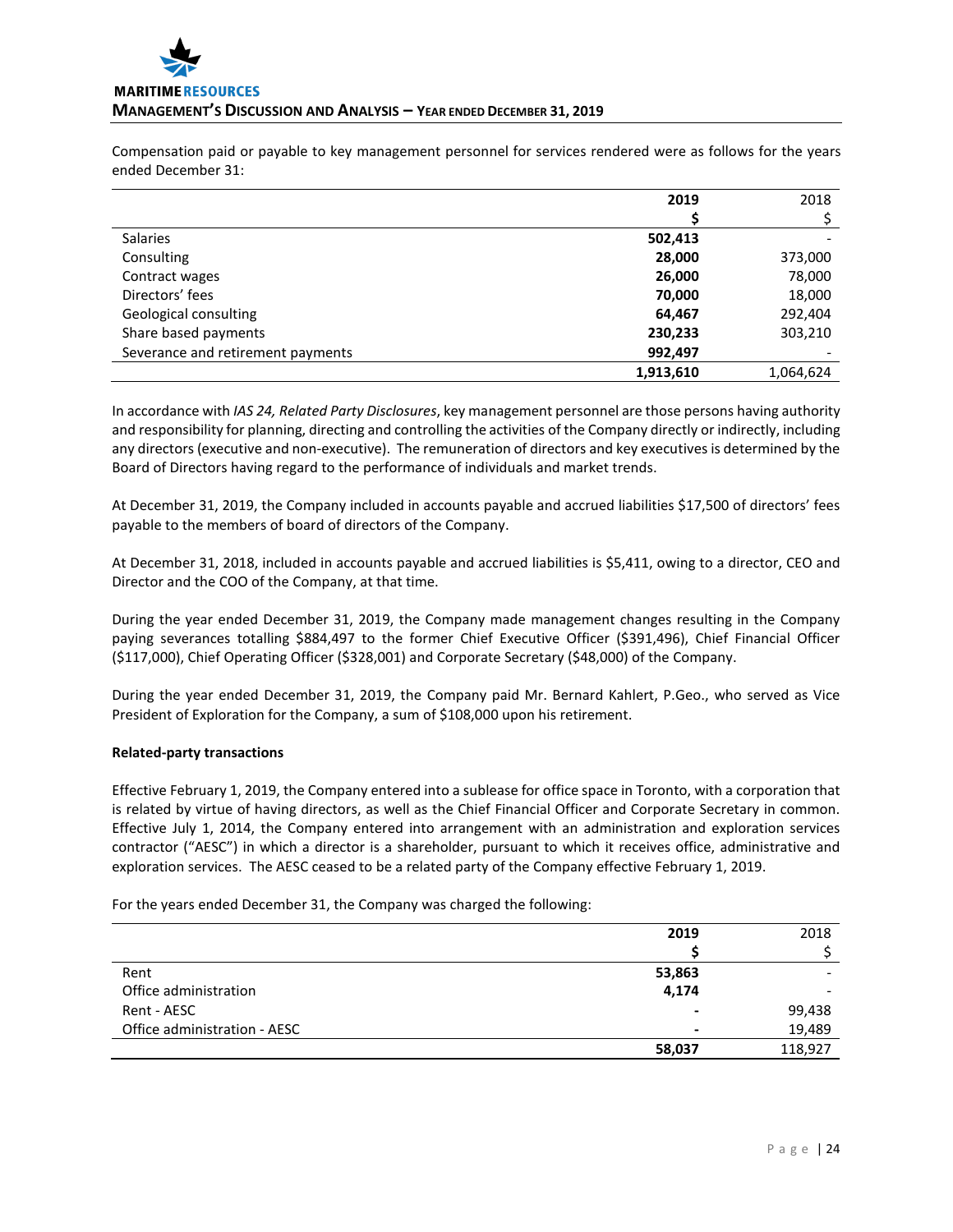## **LIQUIDITY AND CAPITAL RESOURCES**

The Company has no operations that generate cash flow at this time. The Company's future financial success will depend on its success in re-starting the past producing Hammerdown gold mine and, also on the expansion of, or discovery of, one or more economic mineral deposits or business opportunities. The process can take many years, can consume significant resources and is largely based on factors that are beyond the control of the Company and its management.

Management's objective is to ensure that there is sufficient capital to minimize liquidity risk and to continue as a going concern. As an exploration stage company, the Company has financed its activities primarily by the issuance of equity securities. Although the Company has been successful in the past in obtaining financing through the sale of equity securities, there can be no assurance that the Company will be able to obtain adequate financing in the future, or that the terms of such financings will be favourable.

On April 27, 2020, the Company announced that it has commenced a non-brokered private placement to raise aggregate gross proceeds of up to \$3,500,000 through the issuance of a combination of common shares at a price of \$0.06 per share and flow-through common shares at a price of \$0.065 per share. The financing is anticipated to close on or about May 14, 2020 and is subject to TSX-V approval. The net proceeds will be used to continue exploration of the Hammerdown gold project, as well as for working capital and general corporate purposes.

## **Working Capital**

The Company had \$1,645,470 in working capital as at December 31, 2019 (2018 – \$2,324,737) (see "Non-IFRS Measures"). As at December 31, 2019, the Company has no debt, does not have any unused lines of credit or other arrangements in place to borrow funds, and has no off-balance sheet arrangements. The Company has no current plans to use debt financing and does not use hedges or other financial derivatives.

The Company manages its liquidity risk (i.e., the risk that it will not be able to meet its obligations as they become due) by forecasting cash flows from operations together with its investing and financing activities. Expenditures are adjusted to ensure liabilities can be funded as they become due. Management and the Board of Directors are actively involved in the review, planning, and approval of significant expenditures and commitments.

## **Operating Activities**

Cash used in operating activities was \$2,279,006 for the year ended December 31, 2019, (2018 – \$2,261,437).

## **Financing Activities**

Financing activities resulted in cash inflows of \$5,560,016 from the issuance of shares partially offset by repayment of lease liabilities during the year ended December 31, 2019, compared to cash inflows of \$5,421,926 in the same period of 2018, from the issuance of shares partially offset by the repayment of the loan.

## **Investing Activities**

Investing activities, relating predominantly to exploration and evaluation expenditures on the Company's exploration properties, resulted in cash outflows of \$3,812,919 during the year ended December 31, 2019 (2018 – \$1,188,540).

## **CONTINGENCIES**

The Company may be subject to various contingent liabilities that occur in the normal course of operations. The Company is not aware of any pending or threatened proceedings that would have a material adverse effect on the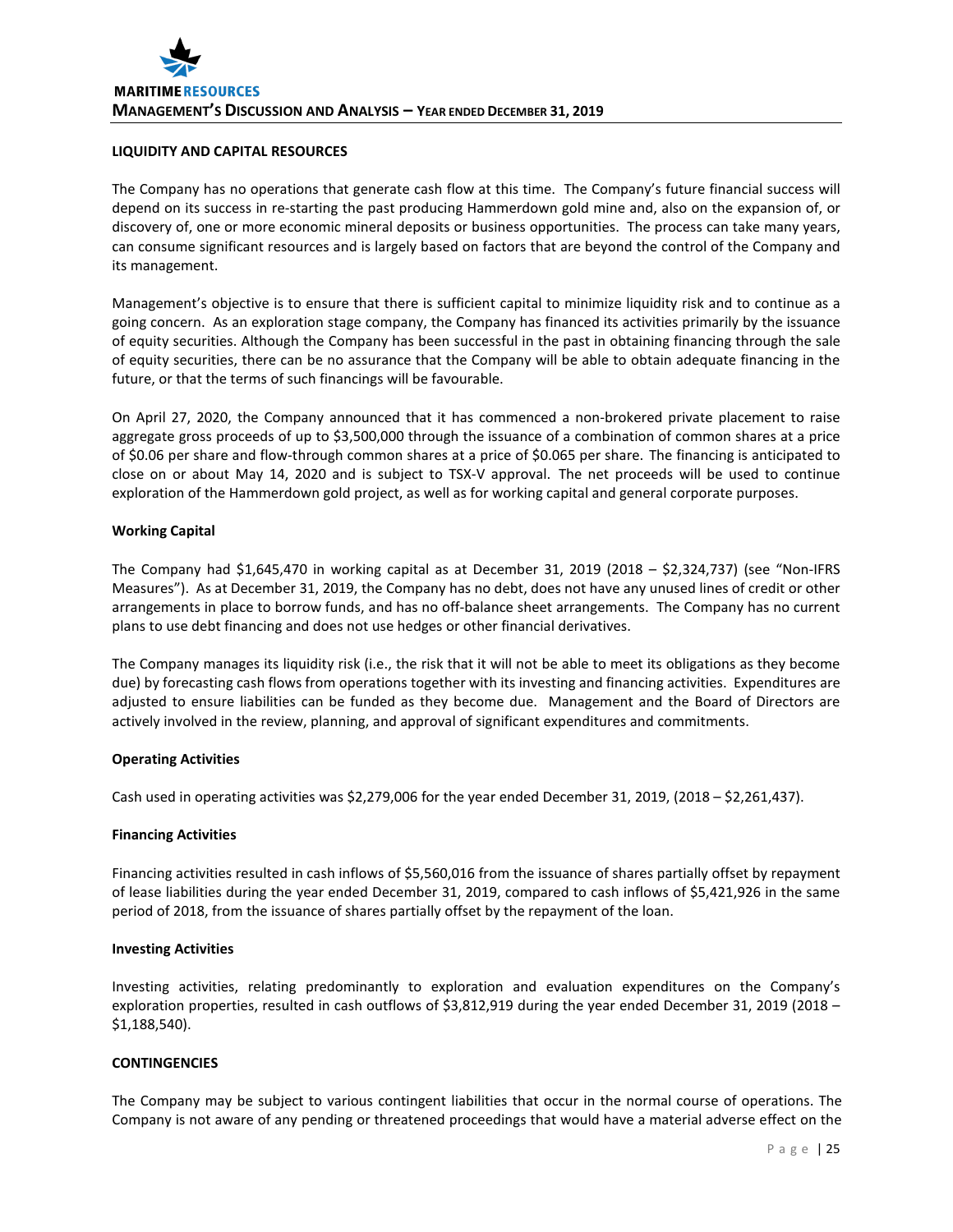financial position or future results of the Company.

# **OFF BALANCE SHEET ARRANGEMENTS**

The Company does not have any off-balance sheet arrangements.

## **FINANCIAL INSTRUMENTS**

The Company's financial instruments consist of cash, receivables, and accounts payable and accrued liabilities. The carrying value of receivables, and accounts payable and accrued liabilities approximate their fair values due to the short-term nature of these instruments. The fair value of cash is measured based on level 1 of the fair value hierarchy.

The Company's risk exposures and the impact on the Company's financial instruments are summarized below.

#### **Credit risk**

Credit risk is the risk of a financial loss to the Company if a counter-party to a financial instrument fails to meet its contractual obligation. The Company's receivables consist primarily of tax receivables due from federal and provincial government agencies. The Company has no customers or trade receivables as at December 31, 2019. The Company does not have a significant concentration of credit risk with any single counter-party. The Company's cash is invested in interest bearing accounts at major Canadian chartered banks. Because of these circumstances, the Company does not believe it has a material exposure to credit risk. Receivables are due from a government agency.

#### **Interest rate risk**

Interest rate risk is the risk that the fair value or future cash flows of a financial instrument will fluctuate because of changes in market interest rates. Financial assets and liabilities with variable interest rates expose the Company to cash flow interest rate risk. The risk that the Company will realize a loss in cash is limited because the Company's deposits are redeemable on demand.

## **Liquidity risk**

Liquidity risk is the risk that the Company will not be able to meet its obligations as they become due. The Company's ability to continue as a going concern is dependent on management's ability to raise required funding through future equity issuances, asset sales or a combination thereof.

The Company manages its liquidity risk by forecasting cash flows from operations and anticipating any investing and financing activities. As at December 31, 2019, the Company had cash totalling \$1,827,157 (December 31, 2018 – \$2,359,066) to settle accounts payable and accrued liabilities of \$453,070 (December 31, 2018 – \$121,441). Management and the Board of Directors are actively involved in the review, planning and approval of significant expenditures and commitments.

As at December 31, 2019 and 2018, the Company's accounts payable and accrued liabilities have contractual maturities of less than 60 days and are subject to normal trade terms.

# **Price risk**

The Company is exposed to price risk with respect to commodity and equity prices. Equity price risk is defined as the potential adverse impact on the Company's earnings due to movements in individual equity prices or general movements in the level of the stock market. Commodity price risk is defined as the potential adverse impact on earnings and economic value due to commodity price movements and volatilities. The Company closely monitors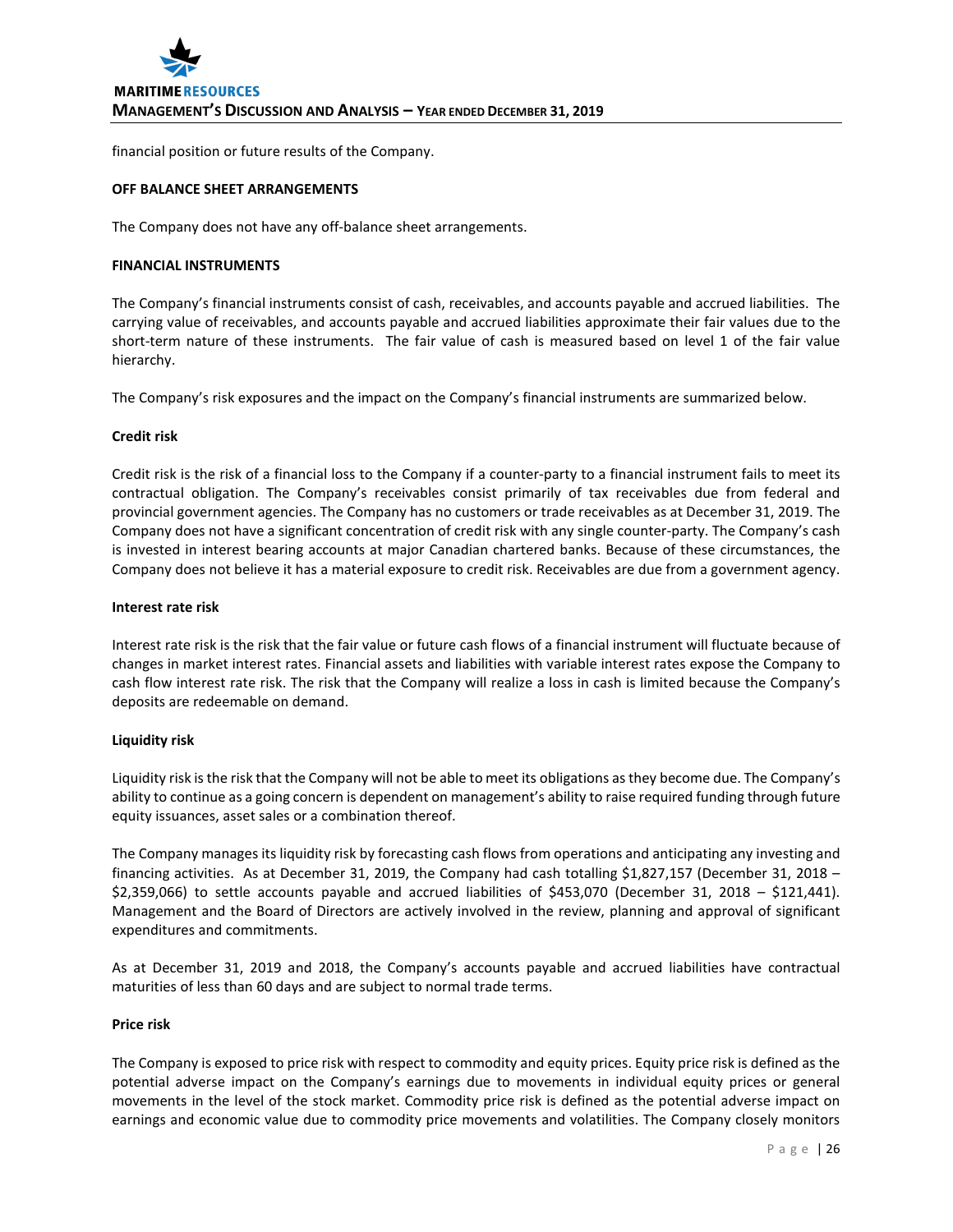commodity prices, individual equity movements, and the stock market to determine the appropriate course of action to be taken by the Company.

# **CRITICAL ACCOUNTING ESTIMATES AND JUDGEMENTS**

The discussion and analysis of Maritime's financial condition and results of operations are based upon its financial statements, which are prepared in accordance with IFRS. The preparation of the financial statements requires the Company to make estimates and judgements that affect the reported amounts of assets and liabilities, revenues and expenses, and related disclosure of contingent assets and liabilities at the date of the financial statements. Actual results may differ from these estimates under different assumptions or conditions. The areas involving a higher degree of judgment or complexity, or areas where assumptions and estimates are significant to the financial statements are discussed in more detail in the Company's financial statements for the year ended December 31, 2019, which are available on SEDAR at [www.sedar.com.](http://www.sedar.com/)

## **NEW ACCOUNTING STANDARDS AND POLICIES**

#### **Leases**

The Company has adopted the new *IFRS 16 – Leases* ("IFRS 16") accounting standard, effective January 1, 2019. The adoption of IFRS 16 has resulted in the changes in accounting policies described in Note 3 of the audited financial statements for the year ended December 31, 2019.

IFRS 16 was issued by the IASB on January 13, 2016, and has replaced IAS 17, Leases. IFRS 16 brings most leases onbalance sheet for lessees under a single model, eliminating the distinction between operating and finance leases. Lessor accounting however, remains largely unchanged and the distinction between operating and finance leases is retained. IFRS 16 was adopted using the modified retrospective transition method as at January 1, 2019 without restatement of comparatives. The impact of the transition to IFRS 16 is disclosed in Note 3 of the audited financial statements.

## **Property and equipment**

During the year ended December 31, 2019, the Company purchased two vehicles for use at its exploration properties and required the adoption of an accounting policy relating to property and equipment also described in Note 3 of the audited financial statements for the year ended December 31, 2019.

# **NON-IFRS MEASURES**

This MD&A refers to working capital, which is not a recognized measure under IFRS. This non-IFRS performance measure does not have any standardized meaning prescribed by IFRS and is therefore unlikely to be comparable to similar measures presented by other issuers. Management uses this measure internally to better assess performance trends and liquidity. Management understands that a number of investors and others who follow the Company's business assess performance in this way. This data is intended to provide additional information and should not be considered in isolation or as a substitute for measures of performance prepared in accordance with IFRS.

| As at                                    | December 31, 2019 | December 31, 2018 |  |
|------------------------------------------|-------------------|-------------------|--|
|                                          |                   |                   |  |
| Current assets                           |                   |                   |  |
| Cash                                     | 1,827,157         | 2,359,066         |  |
| Receivables                              | 161,546           | 40,953            |  |
| Prepaid expenses                         | 120,199           | 46,159            |  |
|                                          | 2,108,902         | 2,446,178         |  |
| Current liabilities                      |                   |                   |  |
| Accounts payable and accrued liabilities | (453,070)         | (121, 441)        |  |
| Lease liability                          | (10, 362)         |                   |  |
| Working capital                          | 1,645,470         | 2,324,737         |  |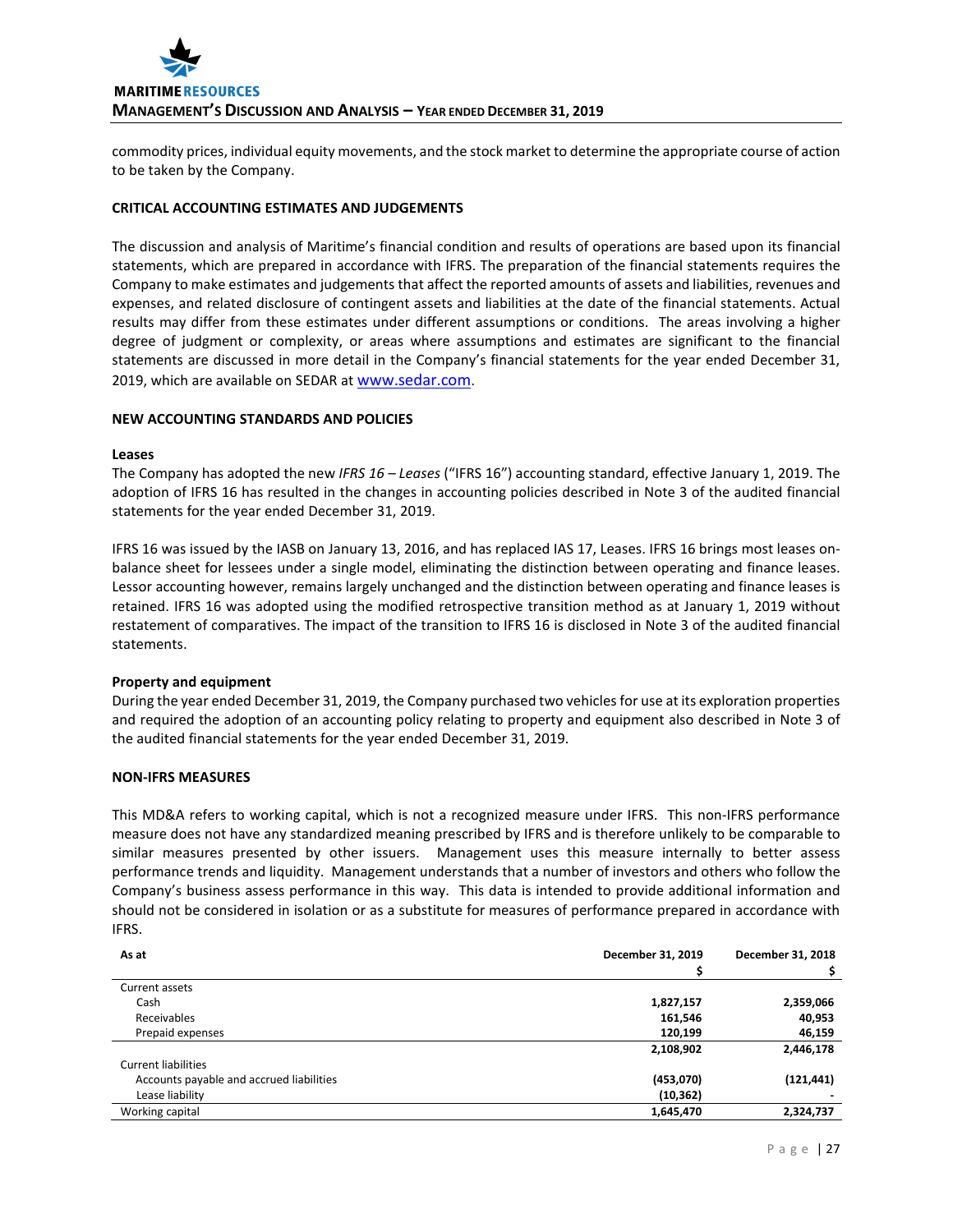#### **DISCLOSURE OF SECURITIES OUTSTANDING**

As at April 28, 2020, the following common shares, common share purchase options, finders' warrants and common share purchase warrants were outstanding.

|                                               |                    | <b>Exercise price</b> | <b>Number of shares and</b><br>number of shares on |
|-----------------------------------------------|--------------------|-----------------------|----------------------------------------------------|
|                                               | <b>Expiry date</b> | per share             | exercise                                           |
| <b>Common shares</b>                          |                    |                       | 190,325,469                                        |
| Common share purchase options                 | 13-Nov-2020        | \$0.15                | 1,685,000                                          |
| Common share purchase options                 | 29-Jul-2021        | \$0.25                | 2,300,000                                          |
| Common share purchase options                 | 26-Apr-2022        | \$0.15                | 200,000                                            |
| Common share purchase options                 | 04-Dec-2022        | \$0.10                | 500,000                                            |
| Common share purchase options                 | 15-Dec-2022        | \$0.10                | 2,500,000                                          |
| Common share purchase options                 | 06-Dec-2023        | \$0.11                | 4,805,000                                          |
| Common share purchase options                 | 18-Jun-2024        | \$0.10                | 4,850,000                                          |
| Common share purchase options                 |                    |                       | 16,840,000                                         |
| Common share purchase warrants                | 07-Nov-2020        | \$0.15                | 15,431,450                                         |
| Common share purchase warrants                | 12-24-Apr-2021     | \$0.15                | 28,448,333                                         |
| Common share purchase warrants <sup>(1)</sup> |                    |                       | 43,879,783                                         |
| Finders' warrants                             | 07-Nov-2020        | \$0.15                | 1,076,395                                          |
| Finders' warrants                             | 07-Nov-2020        | \$0.11                | 2,152,791                                          |
| Finders' warrants                             | 12-24-Apr-2021     | \$0.15                | 3,863,294                                          |
| Finders' warrants <sup>(2)</sup>              |                    |                       | 7,092,480                                          |

*(1) Each transferable warrant entitles the holder to acquire one common share of the Company.*

*(2) Each non-transferable warrant entitles the holder to acquire one common share of the Company.*

## **RISK FACTORS AND UNCERTAINTIES**

The Company is subject to risks and uncertainties similar to other companies in a comparable stage of exploration. These risks include, but are not limited to, continuing losses, dependence on key individuals, and the ability to secure adequate financing to meet minimum capital required to successfully complete its exploration programs and continue as a going concern. While the Company has been successful in raising financing to date, there can be no assurance that it will be able to do so in the future. The operations of the Company are speculative due to the highrisk nature of its business. These risk factors and uncertainties could materially affect the Company's future operating results and could cause actual events to differ materially from those described herein and in forwardlooking statements and forward-looking information relating to the Company.

## **Exploration**

The Company is seeking mineral deposits on exploration projects where there are not yet established commercial quantities. There can be no assurance that economic concentrations of minerals will be determined to exist on the Company's property holdings within existing investors' investment horizons or at all. The failure to establish such economic concentrations could have a material adverse outcome on the Company and its securities. The Company's planned programs and budgets for exploration work are subject to revision at any time to take into account results to date. The revision, reduction or curtailment of exploration programs and budgets could have a material adverse outcome on the Company and its securities.

#### **Market**

The Company's securities trade on public markets and the trading value thereof is determined by the evaluations, perceptions and sentiments of both individual investors and the investment community taken as a whole. Such evaluations, perceptions and sentiments are subject to change; both in short term time horizons and longer-term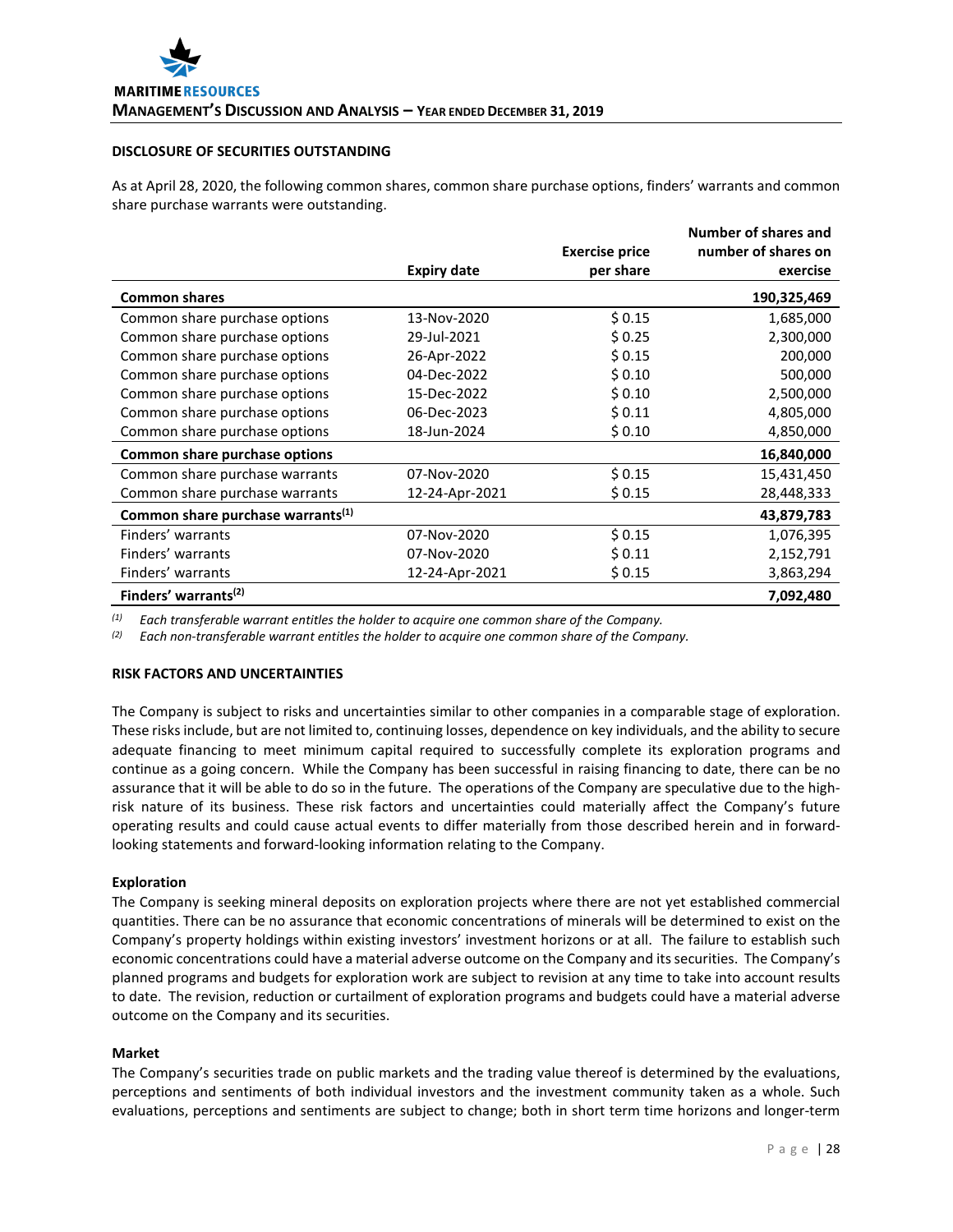

time horizons. An adverse change in investor evaluations, perceptions and sentiments could have a material adverse outcome on the Company and its securities.

#### **Commodity Price**

The Company's exploration projects are primarily related to exploration for gold and other precious metals in Canada. These minerals have recently been the subject of significant price fluctuations, and as such, there can be no assurance that that investors' evaluations, perceptions, beliefs and sentiments will continue to favour these target commodities. An adverse change in these commodities' prices, or in investors' beliefs about trends in those prices, could have a material adverse outcome on the Company and its securities.

## **Title**

Although the Company has exercised the usual due diligence with respect to title to properties in which it has interests, there is no guarantee that title to the properties will not be challenged or impugned. The Company's mineral property interests may be subject to prior unregistered agreements or transfers or land claims, and title may be affected by undetected defects.

#### **Financing**

Exploration and development of mineral deposits is an expensive process, and frequently the greater the level of interim stage success the more expensive it can become. The Company has no producing properties and generates no operating revenues; therefore, for the foreseeable future, it will be dependent upon selling equity in the capital markets to provide financing for its continuing substantial exploration budgets. While the Company has been successful in obtaining financing from the capital markets for its projects in recent years, there can be no assurance that the capital markets will remain favourable in the future, and/or that the Company will be able to raise the financing needed to continue its exploration programs on favourable terms, or at all. Restrictions on the Company's ability to finance could have a material adverse outcome on the Company and its securities.

## **Share Price Volatility and Price Fluctuations**

In recent years, the securities markets in Canada have experienced a high level of price and volume volatility, and the market prices of securities of many companies, particularly junior mineral exploration companies, like the Company, have experienced wide fluctuations which have not necessarily been related to the operating performance, underlying asset values or prospects of such companies. There can be no assurance that these price fluctuations and volatility will not continue to occur.

#### **Key Personnel**

The Company's exploration efforts are dependent to a large degree on the skills and experience of certain of its key personnel. The Company does not maintain "key man" insurance policies on these individuals. Should the availability of these persons' skills and experience be in any way reduced or curtailed, this could have a material adverse outcome on the Company and its securities.

#### **Competition**

Significant and increasing competition exists for the limited number of mineral property acquisition opportunities available. As a result of this competition, some of which is with large established mining companies with substantial capabilities and greater financial and technical resources than the Company, the Company may be unable to acquire additional attractive mineral properties on terms it considers acceptable.

#### **Realization of Assets**

Exploration and evaluation assets comprise a substantial portion of the Company's assets. Realization of the Company's investment in these assets is dependent upon the establishment of legal ownership, the attainment of successful production from the properties or from the proceeds of their disposal. Resource exploration and development is highly speculative and involves inherent risks. While the rewards if an ore body is discovered can be substantial, few properties that are explored are ultimately developed into producing mines. There can be no assurance that current exploration programs will result in the discovery of economically viable quantities of ore. The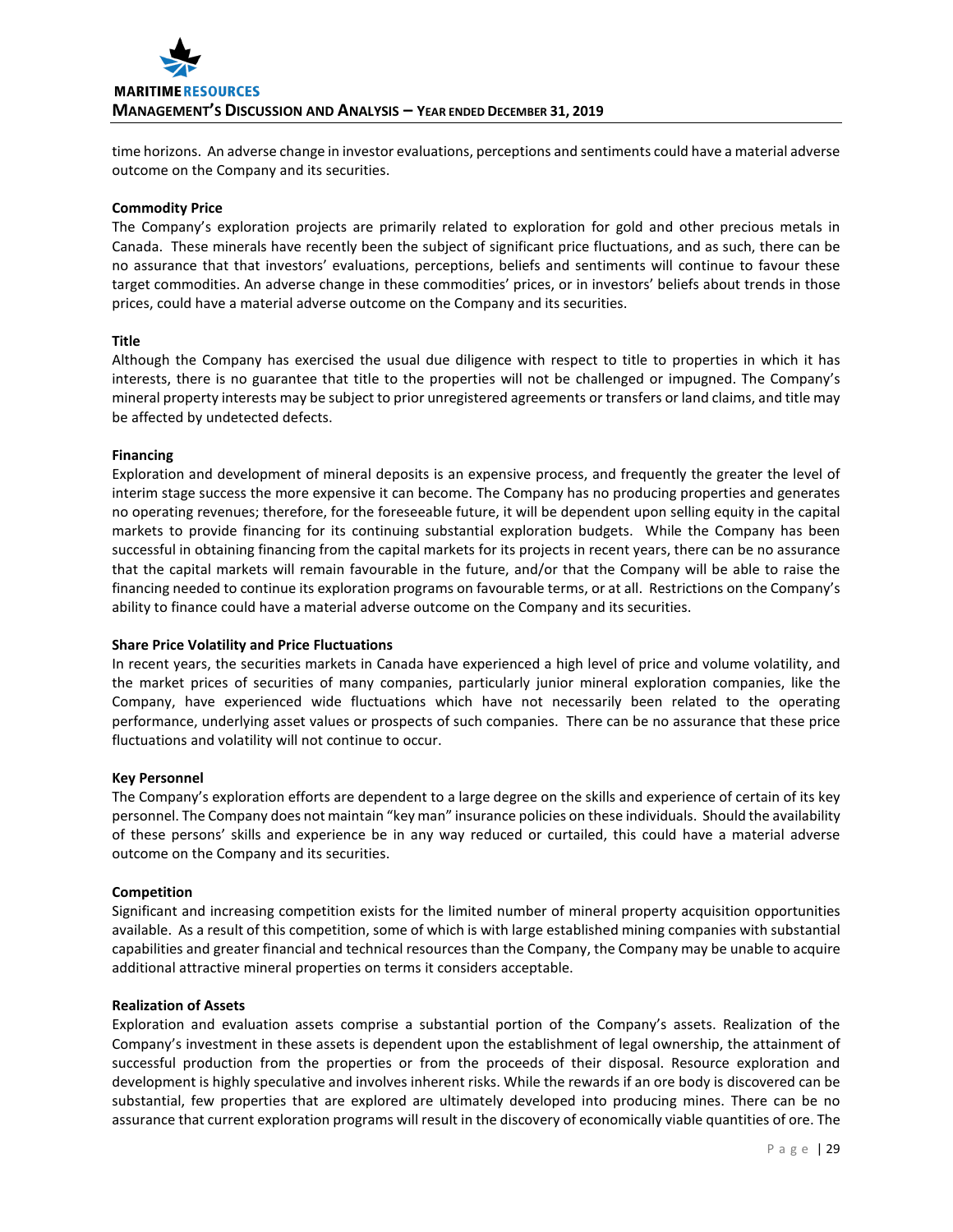

amounts shown for acquisition costs and deferred exploration expenditures represent costs incurred to date and do not necessarily reflect present or future values.

## **Environmental and Other Regulatory Requirements**

The current or future operations of the Company, including development activities and commencement of production on its properties, require permits from various governmental authorities and such operations are and will be subject to laws and regulations governing prospecting, development, mining, production, exports, taxes, labour standards, occupational health, waste disposal, toxic substances, land use, environmental protection, safety and other matters. Companies engaged in the development and operation of mines and related facilities could experience increased costs, and delays in production and other schedules as a result of the need to comply with applicable laws, regulations and permits. There can be no assurance that approvals and permits required to commence production on its properties will be obtained on a timely basis, or at all. Additional permits and studies, which may include environmental impact studies conducted before permits can be obtained, may be necessary prior to operation of the properties in which the Company has interests and there can be no assurance that the Company will be able to obtain or maintain all necessary permits that may be required to commence construction, development or operation of mining facilities at these properties on terms which enable operations to be conducted at economically justifiable costs. Failure to comply with applicable laws, regulations, and permitting requirements may result in enforcement actions there under, including orders issued by regulatory or judicial authorities causing operations to cease or be curtailed, and may include corrective measures requiring capital expenditures, installation of additional equipment, or remedial actions. Parties engaged in mining operations or extraction operations may be required to compensate those suffering loss or damage by reason of such activities and may have civil or criminal fines or penalties imposed for violations of applicable laws or regulations.

Amendments to current laws, regulations and permits governing operations and activities of mining companies, or more stringent implementation thereof, could have a material adverse impact on the Company and cause increases in capital expenditures or production costs or reduction in levels of production at producing properties or abandonment or delays in development of new mineral exploration properties. To the best of the Company's knowledge, it is currently operating in compliance with all applicable environmental regulations.

## **History of Net Losses, Accumulated Deficit and Lack of Revenue from Operations**

The Company has incurred net losses to date. The Company has not yet had any revenue from the exploration activities on its properties. Even if the Company commences development of certain of its properties, the Company may continue to incur losses. There is no certainty that the Company will produce revenue, operate profitably or provide a return on investment in the future.

#### **Uninsurable**

The Company and its subsidiaries may become subject to liability for pollution, fire, explosion and other risks against which it cannot insure or against which it may elect not to insure. Such events could result in substantial damage to property and personal injury. The payment of any such liabilities may have a material, adverse effect on the Company's financial position.

#### **Legal Proceedings**

As at the date of the Report, there were no legal proceedings against or by the Company.

## **MANAGEMENT'S RESPONSIBILITY FOR THE FINANCIAL STATEMENTS**

The information included in the Financial Statements and this MD&A is the responsibility of management, and their preparation in accordance with IFRS requires management to make estimates and their assumptions that affect the reported amounts of assets and liabilities, the disclosure of contingent assets and liabilities at the date of the Financial Statements, and the reported amount of income and expenses during the reported period. Actual results could differ from those estimates.